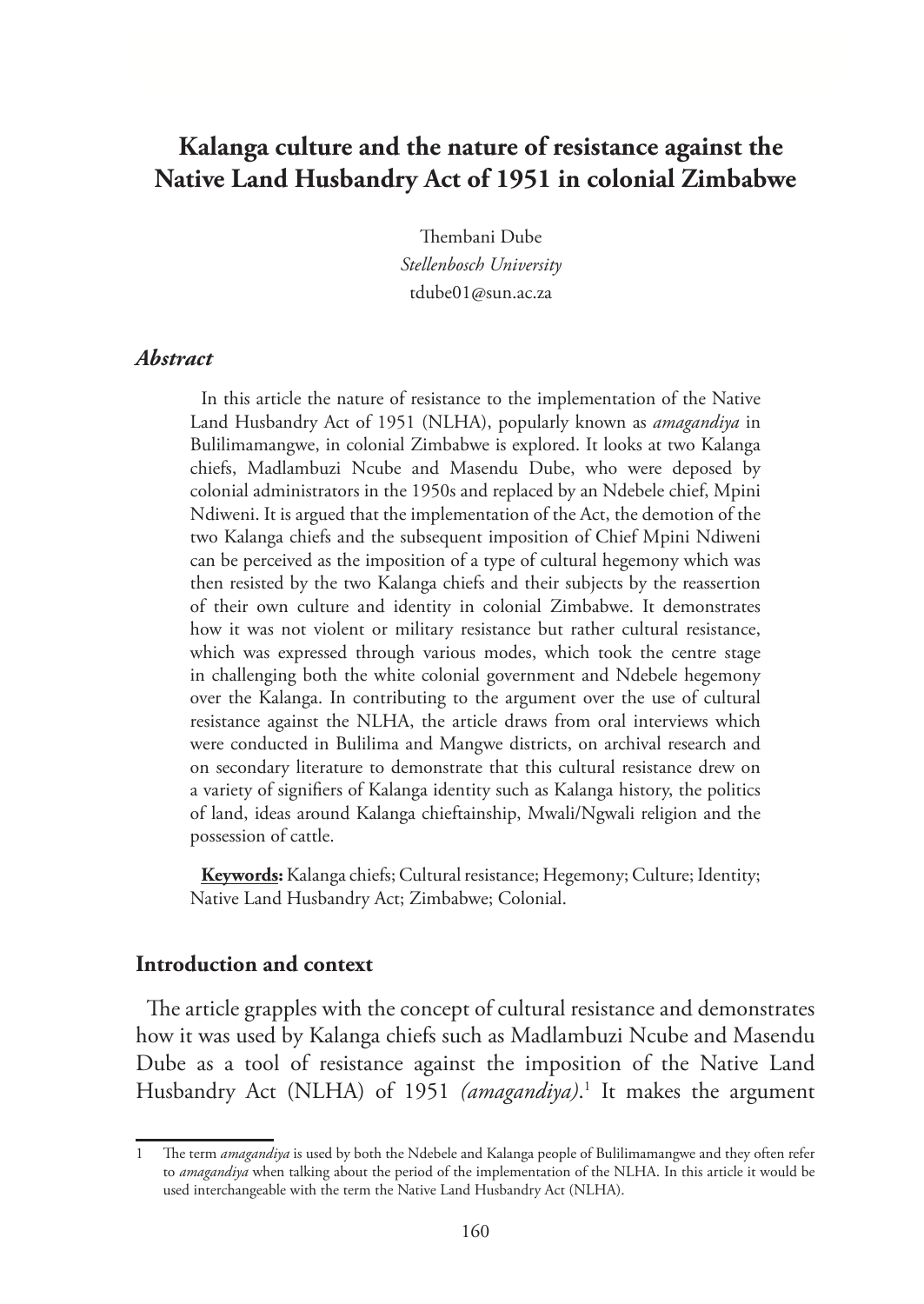that Kalanga chieftainship, identity, land, and religion were forms of cultural resistance, which were used as a tool to challenge the implementation of the NLHA in Bulilimamangwe. The article further contends that vernacular resistance to the implementation of the NLHA sought first to articulate and assert Kalanga identity, and second, it sought to challenge the hegemonic colonial state policies. It also explores the nature of the support for Madlambuzi Ncube and Masendu Dube from their Kalanga subjects. The article also explores why the Act was not resisted in some parts of Bulilimamangwe district, which were predominantly Ndebelespeaking areas. The Kalanga is one of the ethnic groups found mostly in the Bulilima and Mangwe districts, in the south-western parts of Zimbabwe.<sup>2</sup>

 Some Kalanga people can be found in areas such as Kezi, Tsholotsho and Botswana. This article focusses mostly on the Kalanga in Bulilima and Mangwe districts who comprise the bulk of the Kalanga ethnic group. It is estimated that they comprise approximately 4% of the total population in Zimbabwe today.3

 The period of the implementation of the Act was popularly known as *Magandiya* – a Kalanga word meaning "ridges" – among the residents of Bulilimamangwe. This was because the Act forced people to construct contour ridges. Indeed, its implementation bordered on the use of forced labour because of resistance from African rural people who detested the amount of labour that went into contour ridge-construction which were a distraction from their own crop fields*.* The article moves from existing scholarship, which has shown that the NLHA was implemented in different parts of the country and was resisted by various peoples who were against the racist and discriminatory state legislations, as it is interested in how the forms of resistance differed.

It can be argued that the NLHA was devised and introduced by the white settler Rhodesian government in the interest of capitalist economic development, particularly of the white minority. The Act had its roots in the Rhodesian agricultural policies of the 1930s and 1940s that mainly centred on African reserves and the conservation of resources such as soil and water.<sup>4</sup>

 Under these policies, Africans were regarded as "bad farmers" and removed from their land to occupy the reserves which were dry and arid. Moreover, the NLHA was a consequence of the failed Land Apportionment Act of 1931 and

<sup>2</sup> Although the area was further divided into two districts, Bulilima and Mangwe in 2005 for administrative purposes, the name Bulilimamangwe would be maintained for the purposes of this article.

<sup>3</sup> Zimbabwe Population Census 2012.

<sup>4</sup> VEM Machingaidze, "Agrarian change from above: The Southern Rhodesia Native Land Husbandry Act and African response", *The International Journal of African Historical Studies*, 24(3), 1991, pp. 557-588.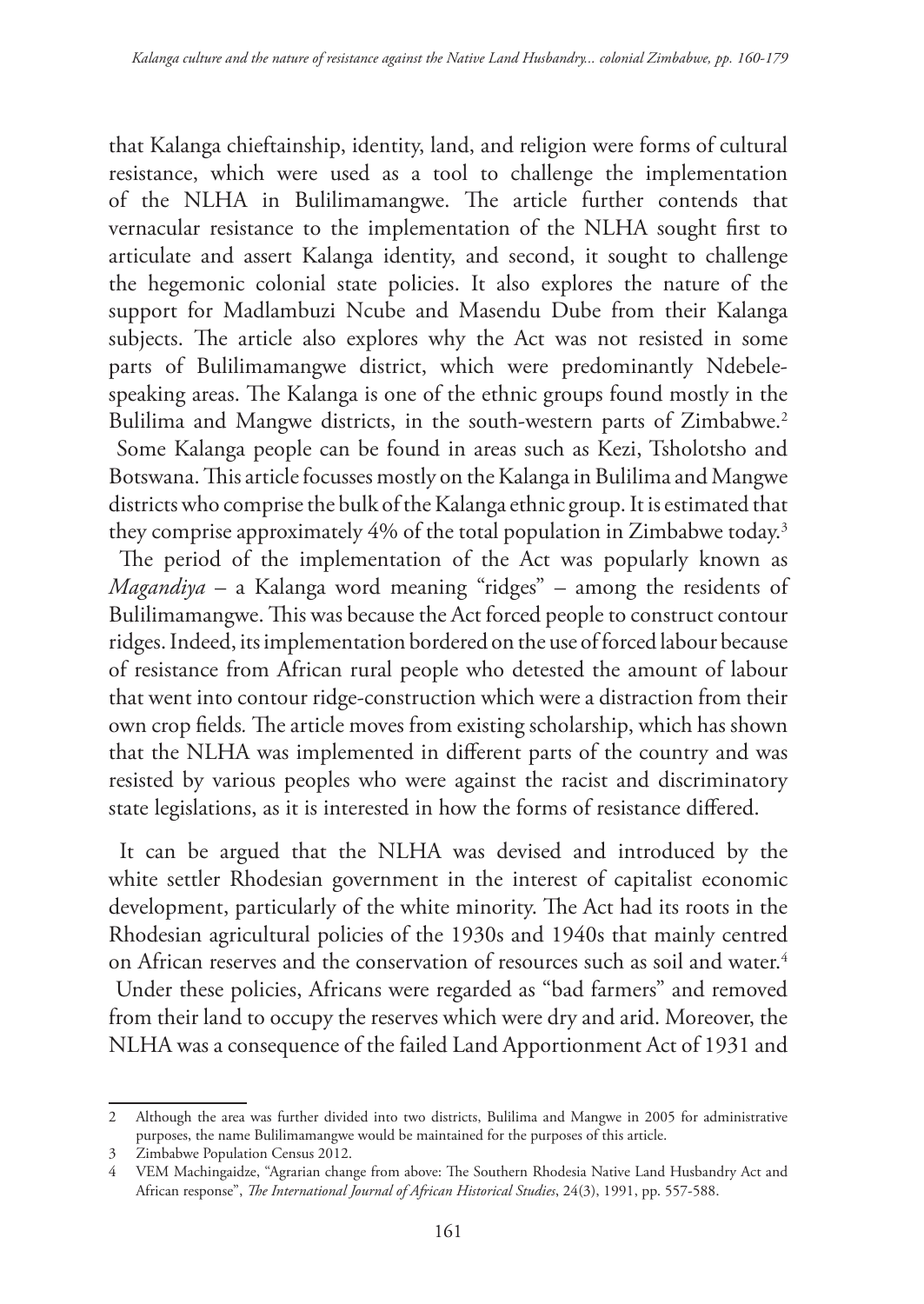was introduced ostensibly to check land degradation in the crowded reserves.<sup>5</sup> Instead however, of allocating additional land to the overcrowded Africans, the settler government blamed land degradation on the Africans' backward farming practices. The negative effects of over-grazing in the reserves led to the passing of the Natural Resources Act of 1941 which, among other things, called for compulsory de-stocking in many African occupied areas. By 1944, about half of the nation's reserves carried 927,000 large stock of cattle and yet, the estimated carrying capacity was only  $645,000$ .<sup>6</sup> As a result, the colonial state established the Godlonton Commission of Enquiry (1944) to look into the resource degradation crisis in the reserves. The recommendations of the Godlonton Commission on Native Production and Trade, inaugurated two decades of top-down statist experimentation with African agriculture and led to the NLHA in 1951.<sup>7</sup> The key instrument of the Godlonton commission's recommendations was the Native Land Husbandry Act of 1951, a piece of legislation designed to scientifically quantify standard land allocations and stocking rates per given area before issuing them out to Africans on individual tenure. In the long run, it hoped to create two distinct populations: rural and urban Africans. The objectives of the NLHA were to provide for the control of the utilisation and allocation of land occupied by "natives" to ensure its efficient use for agricultural purposes, to require "natives" to perform labour for conserving natural resources and for promoting good husbandry.8

The Act has received substantial scholarly attention in Zimbabwe and abroad.9 Much of the literature on the NLHA in Zimbabwe falls into two broad interpretive models offered by W Beinart and I Phimister.10 Beinart argued that the NLHA was a conservationist measure, while Phimister viewed the Act as a segregationist policy meant to buttress white industrial

<sup>5</sup> W Beinart, "Soil erosion, conservationism and ideas about development: A Southern African exploration, 1900-1960", *Journal of Southern African Studies*, 11(1), 1984, pp. 52-83.

<sup>6</sup> VEM Machingaidze, "Agrarian change from above …", *The International Journal of African Historical Studies*, 24(3), 1991, pp. 557-588.

<sup>7</sup> AKH Weinrich, *African farmers in Rhodesia: Old and new peasant communities in Karangaland* (London, Oxford University Press, 1975), p. 25.

<sup>8</sup> Southern Rhodesia Native Land Husbandry Act, No. 52, 1951 (Salisbury, 1952).

<sup>9</sup> The major setback for this article is the scarcity of archival documents on the implementation of the NLHA in Bulilimamangwe district in particular. A lot of archival files on Bulilimamangwe related to the period between 1950s to the late 70s were missing at the National Archives of Zimbabwe and at the district administration offices.

<sup>10</sup> W Beinart, "Soil erosion, conservationism and ideas about development:...", *Journal of Southern African Studies*, 11(1), 1984, pp. 52-83; I Phimister, "Rethinking the reserves: Southern Rhodesia's Land Husbandry Act reviewed", *Journal of Southern African Studies*, 19(2) 1993, pp. 225-239.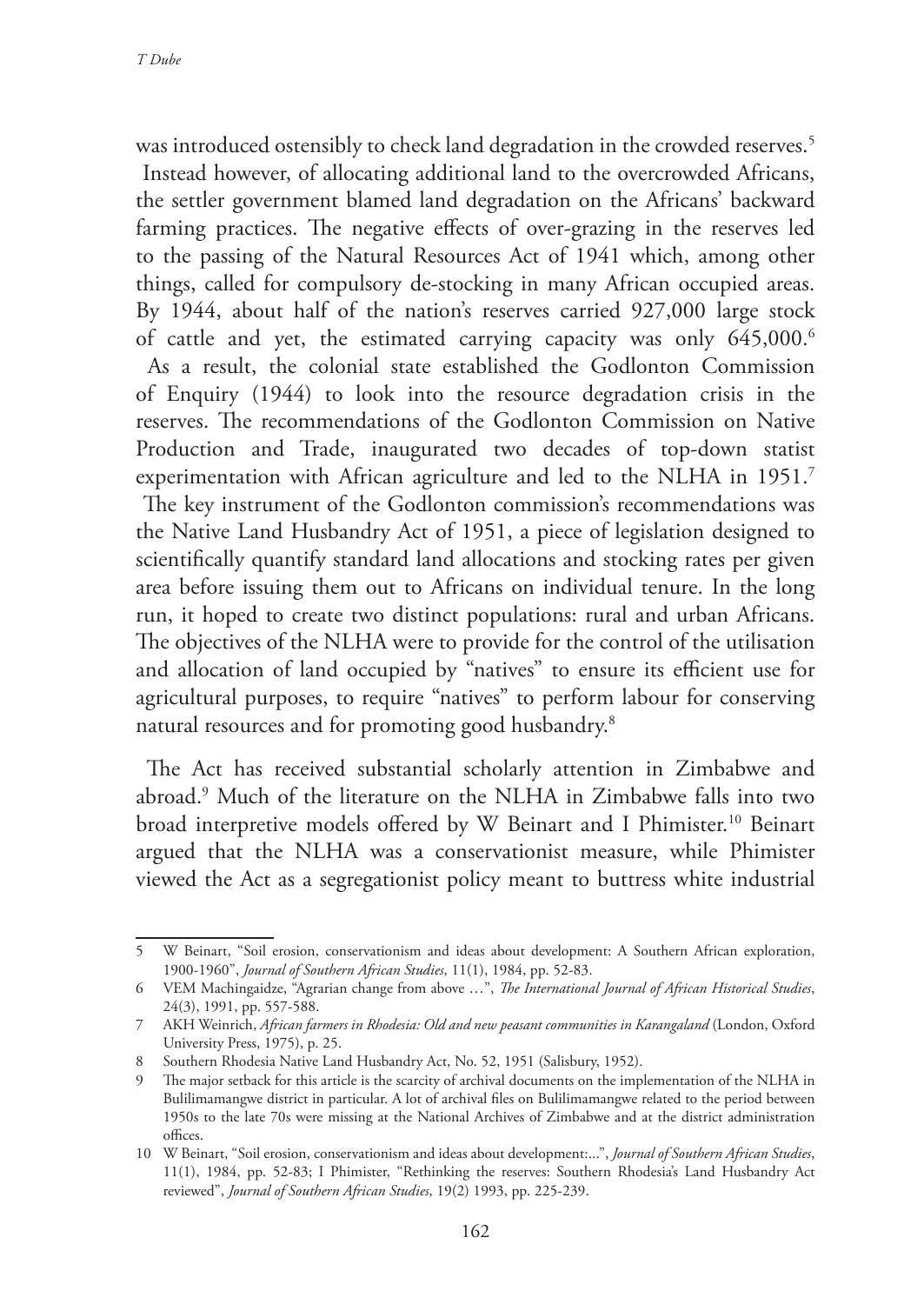capital, farmers and mining's demand for cheap labour.11 Phimister observed that the NLHA was not really intended to squeeze Africans into reserves but to stop Africans from acquiring land rights. This meant that Africans could be neither peasant farmers nor industrialised workers. In this way, the Act directly repudiated customary and communal rights to land in favour of individual right holders. Moreover, the colonial government thought that individual land holding rights would also lead to sound farming. In her 2006 book, *The unsettled land,* Alexander depicted a compulsive colonial state that seeks, in the 1940s and 50s, to intervene directly in the affairs of Africans forcing them to conserve what little resources were availed to them under the repressive laws. She charts the making and unmaking of authority over people and the land which they occupied. She goes further to question state-making and the ideology of resistance, coercion and consent.<sup>12</sup> McGregor also shares Beinart's analysis of the Act in her study on Shurugwi where she observes that the NLHA was highly influenced by conservation ideas and policies.13 While this article acknowledges this literature, it also challenges it by deploying the concept of cultural resistance as a tool used to resist the NLHA in Zimbabwe.

Thompson's study gives a richly instructive account of the economic challenges that were faced by the planners and the contradictory visions and interests of different groups within the white settler population and the government.14 However, his narrow focus on destocking leaves a yawning gap on other aspects of conversation that were covered by the Act as deemed necessary by the colonial state. Scholars such as Bessant have captured African responses and views on state conservation policies. Using Chiweshe<sup>15</sup> as a case study, Bessant examined the intrusive suite of conservation policies with particular emphasis on soil conservation.<sup>16</sup> Bessant further argues that the reaction to the state policies by the Chiweshe people was influenced by their

<sup>11</sup> I Phimister, "Rethinking the reserves …", *Journal of Southern African Studies*, 19(2) 1993, pp. 225-239.

<sup>12</sup> J Alexander, *The unsettled land: State making and the politics of land in Zimbabwe, 1893-2003* (Harare, Weaver Press 2006).

<sup>13</sup> J McGregor, "Conservation, control and ecological change: The politics and ecology of colonial conservation in Shurugwi, Zimbabwe", *Environment and History*, 1(3), 1995, pp. 257-279.

<sup>14</sup> Thompson's study focussed on the Madziwa Communal area in the north-eastern Zimbabwe. For more information on the analysis of the NLHA see, G Thompson, "Is it lawful for people to have their things taken away by force? High modernism and governability in colonial Zimbabwe", *African Studies*, 66(1), 2007, pp. 39-77.

<sup>15</sup> The Chiweshe Reserve is now known as Chiweshe Communal area and it is falls under Mazoe District in Zimbabwe.

<sup>16</sup> LL Bessant, "Coercive development: Land shortage, forced labor, and colonial development in the Chiweshe reserve, colonial Zimbabwe, 1938-1946", *The International Journal of African Historical Studies*, 25(1), 1992, pp. 39-65.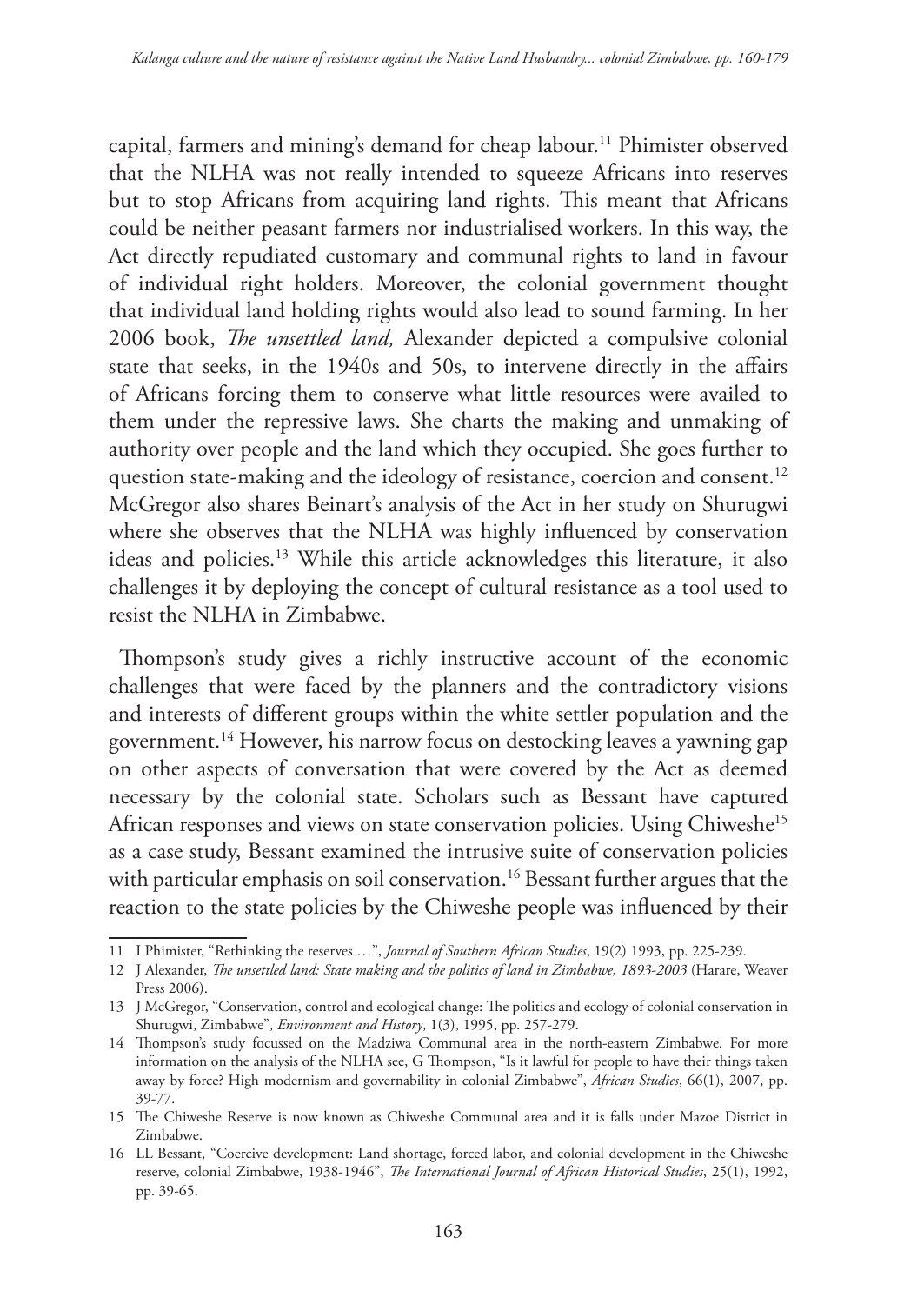demand for land. The article also draws on research that focus on agrarian state policies, to land and belonging amongst the African population in other parts of Zimbabwe and their impact on issues of belonging and identity in the country. For example, J Mujere's study of the Basotho highlights how the farms became important in the Basotho's construction of a sense of belonging and their interactions with other farmers in the area during the period of the NLHA.17 He argues that the farms played a pivotal role in shaping the intricate process of belonging amongst the Basotho people. Mwatwara has also demonstrated how the implementation of the NLHA gave rise to African nationalism which resisted the state veterinary bureaucracy.<sup>18</sup> E Msindo has also examined the Kalanga and their relations with the Ndebele between the nineteenth and twentieth centuries. With reference to the NLHA in Bulilimamangwe, Msindo unravelled what led to the demotion of Kalanga chiefs in the district and points out that it was due to their resistance to the Act.<sup>19</sup> In other parts of Southern Africa, scholars have also engaged with resistance to colonial agrarian state policies. For example, WO Mulwafu argued that in Malawi, "much of the resistance emanated from the way agricultural policies interfered with household relations and everyday economies and indigenous agricultural methods and knowledge".20

This article differs sharply from the above body of literature on the implementation of the NLHA in that its analysis is focused on the use of the concept of cultural resistance, which has been ignored in the studies of the NLHA in Bulilimamangwe. In order to understand the Kalanga resistance to the implementation of the NLHA, the article draws insights from literature on cultural resistance. Cultural resistance is not a new concept in other country's historiography. For example, it was used in 1922 by Baerlein to describe Slav's resistance to German attempts to impose Christianity upon the Slavic people and stressed the political and cultural resistance against the state of the Franks.<sup>21</sup> In other writings, the term is also associated with the foreign invasion of certain groups and concomitant struggles to maintain their

<sup>17</sup> J Mujere, *Autochthons, strangers, modernising educationists and progressive farmers: Basotho struggles for belonging in Zimbabwe 1930s-2008* (PhD, University of Edinburgh, 2012).

<sup>18</sup> W Mwatwara, "A history of state veterinary services and African livestock regimes in colonial Zimbabwe, c.1896-1980" (PhD, Stellenbosch University, 2014).

<sup>19</sup> E Msindo, *Ethnicity in Zimbabwe: The transformation in Kalanga and Ndebele societies, 1860-1990* (New York, The University of Rochester Press, 2012).

<sup>20</sup> WO Mulwafu, *Conservation song: A history of peasant-state relations and the environment in Malawi, 1866-2000* (Cambridge, The Whitehouse Press, 2011), p. 143; W Mwatwara, "A history of state veterinary services and African livestock regimes in colonial Zimbabwe..." (PhD, Stellenbosch University, 2014).

<sup>21</sup> H Baerlein, *The birth of Yugoslavia,* I (London, Leonard Parsons, 1922), p. 29.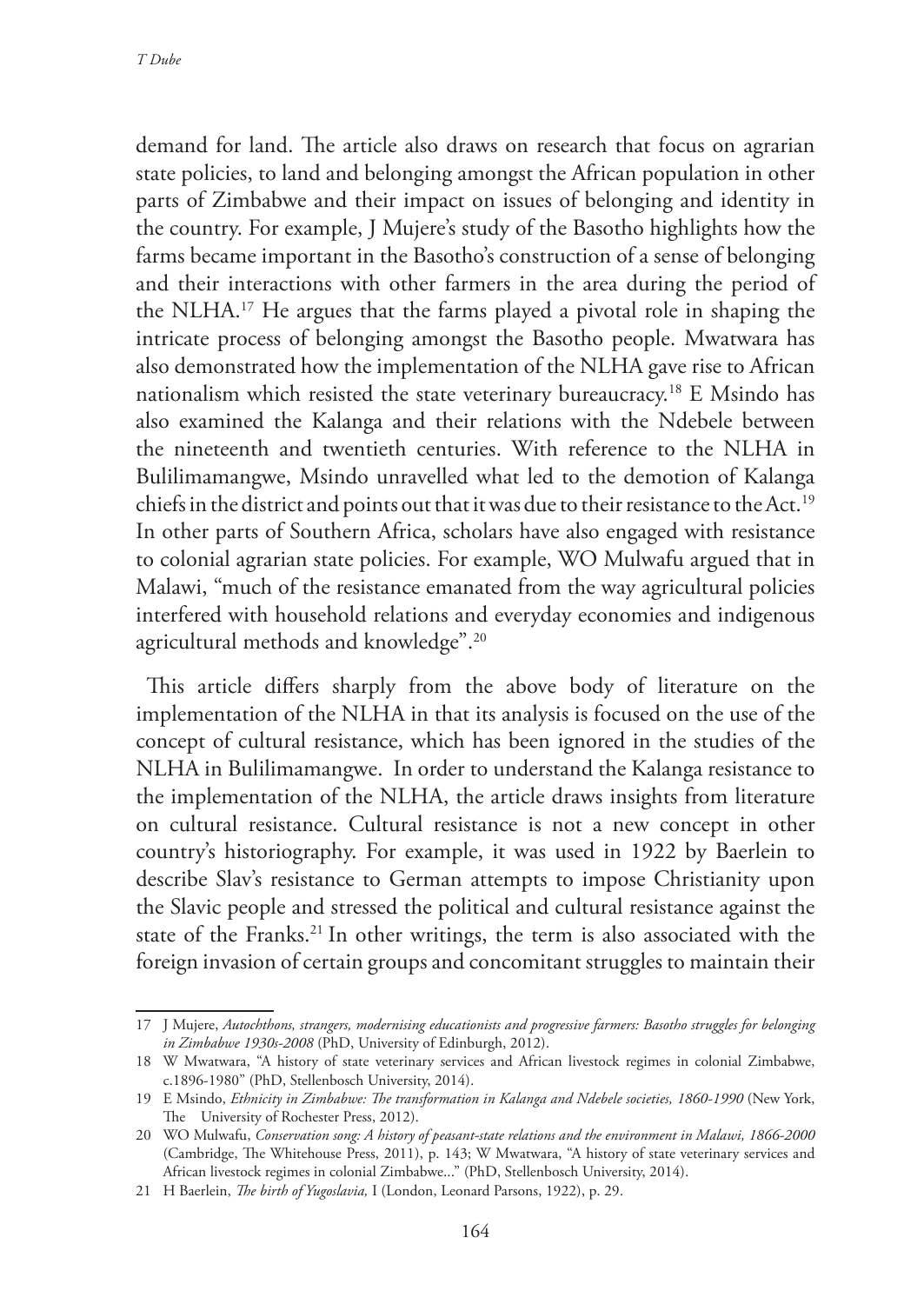culture and traditional beliefs.22 As Scott illustrates, cultural resistance can be manifested as "everyday forms of resistance" such as contesting the issues of personal identity.23 In Zimbabwe, Hammette explored political cartoons and argued that they represent context-specific power relations, politics and resistance in post-colonial Zimbabwe.<sup>24</sup> Furthermore, in other contexts, scholars have also engaged with religion<sup>25</sup> and gender<sup>26</sup> and how these could be used as cultural resistance to challenge domination and hegemony. This article thus focuses on Kalanga chieftainship, identity, land and religion as forms of cultural resistance tools which were used to challenge the implementation of the NLHA in Bulilimamangwe.

The NLHA was also a threat to Kalanga cultural beliefs and their identity. As would be illustrated, the imposition of a "foreign" Ndebele chief by the state, Mpini Ndiweni can be perceived as cultural hegemony as he was not the rightful chief according to Kalanga traditional leadership customs. This therefore attracted resistance as the Kalanga chiefs and their subjects resented this domination. The resistance to the implementation of the Act led to the deposition of Chief Madlambuzi Ncube and Chief Masendu Dube and the installation of an Ndebele chief, Mpini Ndiweni. Moreover, in order to justify their belonging and legitimacy in the Kalanga land, the resistance drew upon claims to being the first inhabitants of the area, Kalanga religion and origins in order to demonstrate to the colonial regime that the deposition by the two chiefs interfered with Kalanga's very existence and identity. The article considers Kalanga ethnic identity to be the "sameness" of this group of people who share the common stories of origin, language, culture and traditions. It is important to note that this identity can be described as fluid, malleable and dynamic. Nonetheless, this identity is not a fixed, primordial phenomenon that has been in existence from time immemorial, but a dynamic and flexible identity that is tied to complex processes of identity formation spanning the

<sup>22</sup> B Bush, "The family tree is not cut: Women and cultural resistance in slave family life in the British Caribbean", G Okihiro (ed.), *In resistance: Studies in African, Caribbean, and Afro-American History* (Amherst, University of Massachusetts Press, 1986), pp. 117-132; RN Rasnake, *Domination and cultural resistance: Authority and power among an Andean people* (Durham NC, Duke University Press, 1988); DE Walker, *No more, no more: Slavery and cultural resistance in Havana and New Orleans* (Minnesota, University of Minnesota Press, 2004).

<sup>23</sup> JC Scott. "Everyday forms of resistance", *The Copenhagen Journal of Asian Studies*, 4(1), 15 May 2008, pp. 33-62.

<sup>24</sup> D Hammett, "Resistance, power and geopolitics in Zimbabwe", *Area*, 43(2), June 2011, pp. 202-210.

<sup>25</sup> JP de Wet, "Passive resistance to western capitalism in rural South Africa: From "abantu babomvu" to "amaZiyoni", *Journal for the Study of Religion*, 21(2), 2008, p. 57.

<sup>26</sup> G Gerbner, "The dynamics of cultural resistance", G Tuchman, A Daniels et.al (eds.), *Hearth and home: Images of women in the mass media* (New York, Oxford University Press, 1978), pp. 46-50; K Weingarten, *Cultural resistance: Challenging beliefs about men, women, and therapy* (London, Routledge, 2013); RM Press, *Establishing a culture of resistance*; RM Press, *Ripples of hope: How ordinary people resist repression without violence* (Amsterdam, University Press, 2015), pp. 233-234.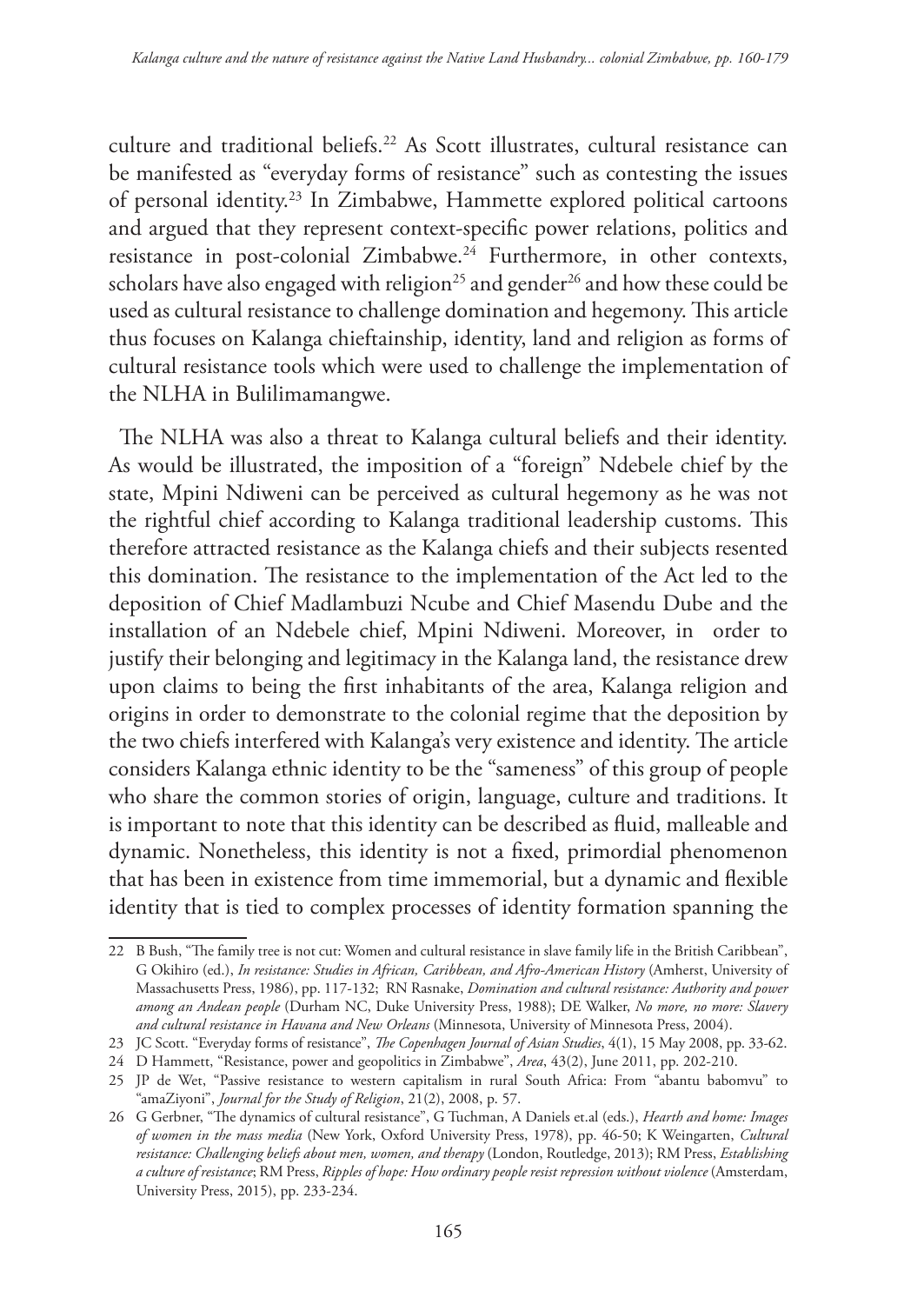pre-colonial, colonial and post-colonial epochs.

The image below shows Kalanga communities during the Native Land Husbandry Act.

Image 1: Map of Bulilimamangwe district showing Kalanga communities during the Native Land Husbandry Act<sup>27</sup>



Source: E Msindo, Ethnicity in Zimbabwe: The transformation in Kalanga and Ndebele societies, 1860-1990 (New York,University of Rochester Press, 2012), p. 73.

#### *The Native Land Husbandry Act and agents of state hegemony*

The NLHA represented the culmination of agrarian policy deliberations that originated prior to the Second World War. Following the outbreak of the war, there was need to restructure the economy and to absorb more Africans in the labour market and to ensure a sustainable labour reserve. As Worby argues, it was a piece of legislation designed to end the migrant labour system with its attendant social dysfunction and political dangers by privatising land in the African reserves and upgrading the skills of the urban labour force.<sup>28</sup> In this way, colonial administrators expected that those individuals made landless by the Act would be permanently absorbed into the urban labour market.<sup>29</sup> The NLHA's prescription involved a comprehensive re-organisation of rural

<sup>27</sup> E Msindo, *Ethnicity in Zimbabwe: The transformation in Kalanga and Ndebele societies, 1860-1990* (New York, University of Rochester Press, 2012), p. 73.

<sup>28</sup> E Worby, "Colonial power in north-western Zimbabwe", *Journal of Southern African Studies*, *Special Issue: Ethnicity and identity in Southern Africa*, 20(3), September 1994, pp. 371-392.

<sup>29</sup> This was made possible by the manufacturing boom following the end Second World War.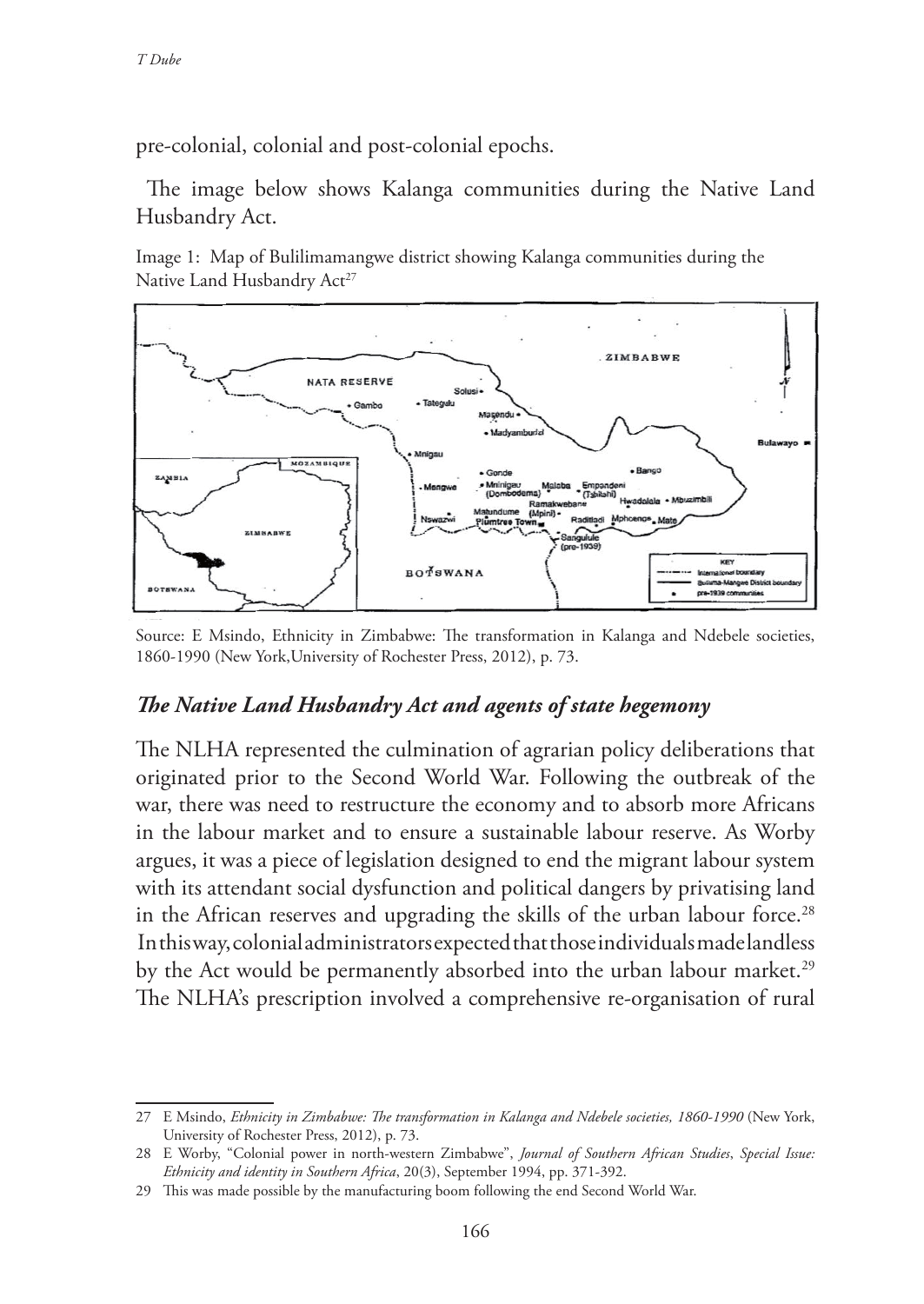society which included significant cuts of stock, fencing lands, concentrated settlements, improved seed and an expansion in agricultural education.<sup>30</sup> It is important to note that these tasks were conducted by white government officials with the assistance from the chiefs. The Land Development Officers (LDOs), (popularly known as *Abalimisi, meaning\*,* amongst the Africans) were to "scientifically" quantify standard land allocations and stocking rates per given area before issuing them out to Africans on individual tenure.

The allocation of land on individual tenure was in itself problematic as land was traditionally communally owned, belonging to the ancestors who were the guardians under the supervision of chiefs.31 Ultimately, as noted earlier, the Act hoped to create distinct classes of rural and urban African dwellers.<sup>32</sup> It did not seek to increase or maintain the amount of land available for use by Africans but to develop it differently to increase its "carrying capacity".<sup>33</sup> All these arguments were mere excuses by the colonial government, which blamed Africans for land misuse and hence the arguments for intervention by the state through the NLHA in order to alleviate land problems in African reserves.

However, in all these top-down prescriptions, African ecological knowledge was ignored.<sup>34</sup> Instead, white LDO and Conservation Officers, with the help of compliant chiefs, were tasked with implementing the NLHA.<sup>35</sup> In some cases, the state used the Agricultural Demonstrators (also known as *abalimisi*) who were usually Africans and tasked to educate their fellow Africans on the "proper" farming methods. Although, these demonstrators dated back to 1927, they were effectively deployed in the 1950s as a result of repressive government racist land policy. Makombe rightly observes that perhaps most ominous of all were the powers the NLHA gave to white

<sup>30</sup> E Kramer, "A clash of economies: Early centralisation efforts in colonial Zimbabwe, 1929-1935", *Zambezia: The Journal of the University of Zimbabwe*, 25(1), 1998, p. 85.

<sup>31</sup> For a more nuanced discussion on land ownership amongst the Kalanga see , T Dube, "Shifting identities and the transformation of the Kalanga people of Bulilimamangwe District, Matebeleland South, Zimbabwe, c. 1946-2005" (PhD, University of the Witwatersrand, 2015), pp. 84-91.

<sup>32</sup> T Dube, "Shifting identities and the transformation of the Kalanga people …" p. 80.

<sup>33</sup> E Kramer, "A clash of economies….", *The Journal of the University of Zimbabwe*, 25(1), 1998, p. 85.

<sup>34</sup> This was not only unique to Bulilimamangwe, but studies on the NLHA indicate that across the country Africans were not consulted. For this discussion see, EK Makombe, "A social history of town and country interactions…" (PhD, University of the Witwatersrand, 2013); VEM Machingaidze, "Agrarian change from above…", *The International Journal of African Historical Studies*, 24(3), 1991, pp. 557-588; J Alexander, "The unsettled land: State making and the politics of land in Zimbabwe"; Delineation Reports on various parts of the country have detailed these depositions as well; National Archives (NA), Harare, Reference S2929/6/1-9: Delineation Reports, Bulilimamangwe District, Beitbridge, Matobo and Nkayi Districts, 1965.

<sup>35</sup> EK Makombe, "A social history of town and country interactions: A study on the changing social life and practices of rural-urban migrants in colonial Harare and Goromonzi, 1946-1979", p. 18.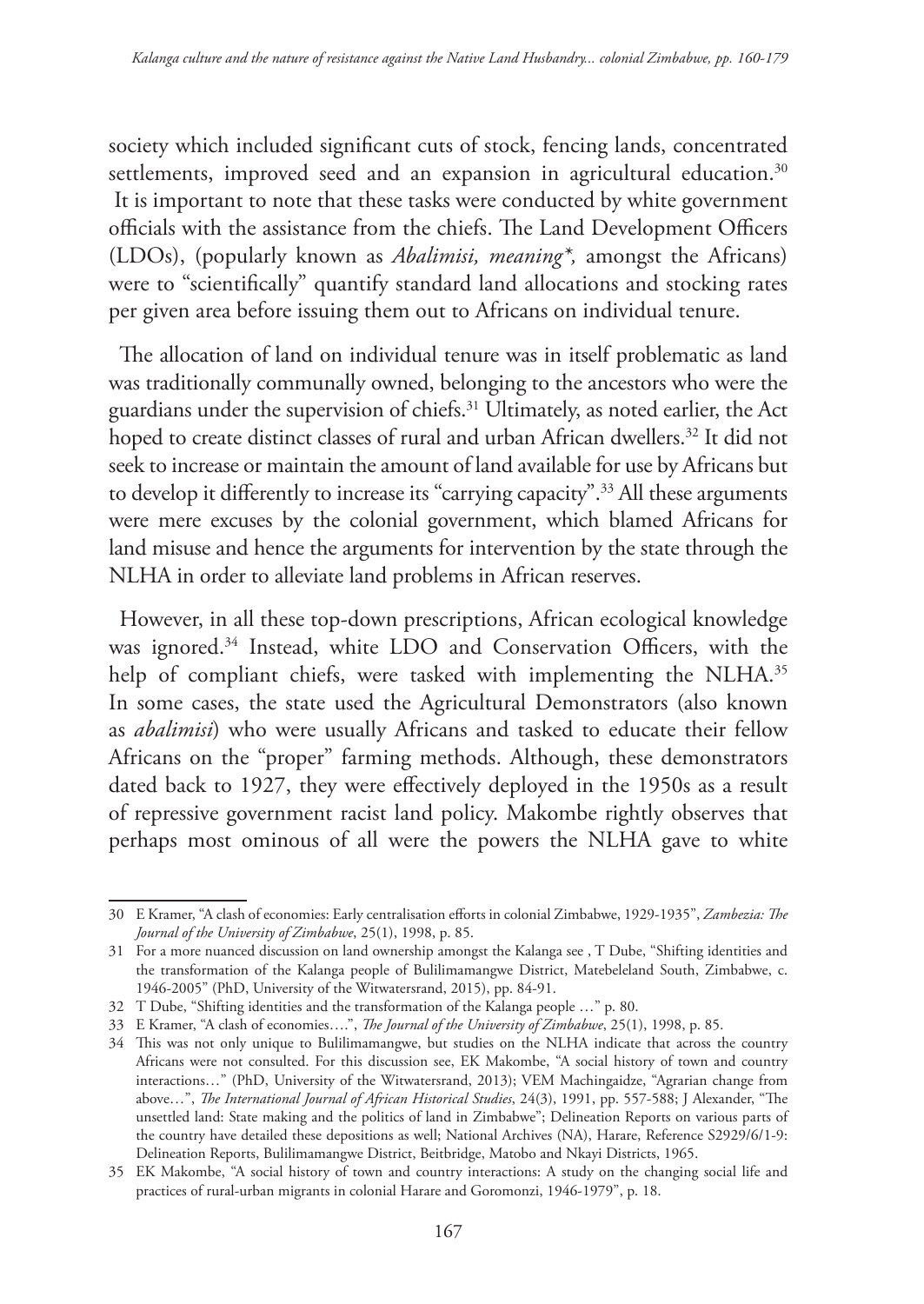officials and their agents to interfere in the daily life of communities.<sup>36</sup> MM van Beusekom and DL Hodgson also argue that, despite claims to address merely technical problems, the development agenda aimed for in the post-Second World War era was "deeply intertwined with colonial imperatives to order, control and compel the progress of the most backward subjects".37 I Yngstrom, in his study of conservationist policies in central Tanzania, argues that, "within the discourse of conservationist ideology, Africans were constructed as unscientific exploiters with a poor understanding of the local ecology and production techniques in contrast to colonial agricultural knowledge generated from its Western scientific research base".38 In the process of creating an environment based on knowledge and technology, imported categories of thought and techniques, Africans were constructed, as "unscientific exploiters of the natural resources and their ecological knowledge were silenced".39

#### *Land, culture, religion and identity as tools of resistance*

Chiefs Madlambuzi Ncube and Masendu Dube viewed the Act as a piece of legislation that impinged on Kalanga culture and identity although this identity was – as asserted earlier – fluid, malleable and dynamic. Central to Kalanga identity was the land, which was considered to belong to the Kalanga high god, *Mwali/Ngwali*. 40 It was therefore culturally taboo for the colonial regime to tamper with land allocation.<sup>41</sup> The refusal by the Kalanga chiefs to comply with the demands of the NLHA should therefore be perceived as an attempt by these chiefs to defend their culture and identity. Consequently, this led to the demotion of Chief Madlambuzi Ncube and Chief Masendu Dube. 42

<sup>36</sup> EK Makombe, *A social history of town and country interactions…*, p. 18.

<sup>37</sup> MM van Beusekom & DL Hodgson, "Lessons learned? Development experiences in the late colonial period", *Journal of African History*, 41(30), 2000, pp. 29-33.

<sup>38</sup> I Yngstrom, "Representations of custom, social identity and environmental relations in Central Tanzania, 1926- 1950", W Beinart & J McGregor (eds.), *Social History and African Environments*, p. 177.

<sup>39</sup> A Fiona & D Mackenzie, *Land, Ecology and Resistance in Kenya, 1880-1952* (Edinburgh, Edinburgh University Press, 1998), p. 8.

<sup>40</sup> Such arguments are still held by the Kalanga people. This was expressed during interviews in Madlambuzi and Masendu areas: T Dube (Personal Collection PhD student, University of the Witwatersrand), interviews, Sindalizwe Masendu Dube (Masendu chief), 11 March 2012; Baleni Dube (Headman under Chief Sindalizwe Masendu Dube), 11 March 2012; Mazwaligwe Dube (Headman under Chief Masendu Dube), 11 March 2012.

<sup>41</sup> T Dube (Personal Collection), interviews, Sindalizwe Masendu Dube (Chief Masendu), 11 March 2012; Baleni Dube (Headman under Chief Sindalizwe Masendu Dube), 11 March 2012; Mazwaligwe Dube (Headman under Chief Masendu Dube), 11 March 2012.

<sup>42</sup> The most remembered Native Commissioner who served during the period of the implementation of the Act in Bulilimamangwe District was Tapson.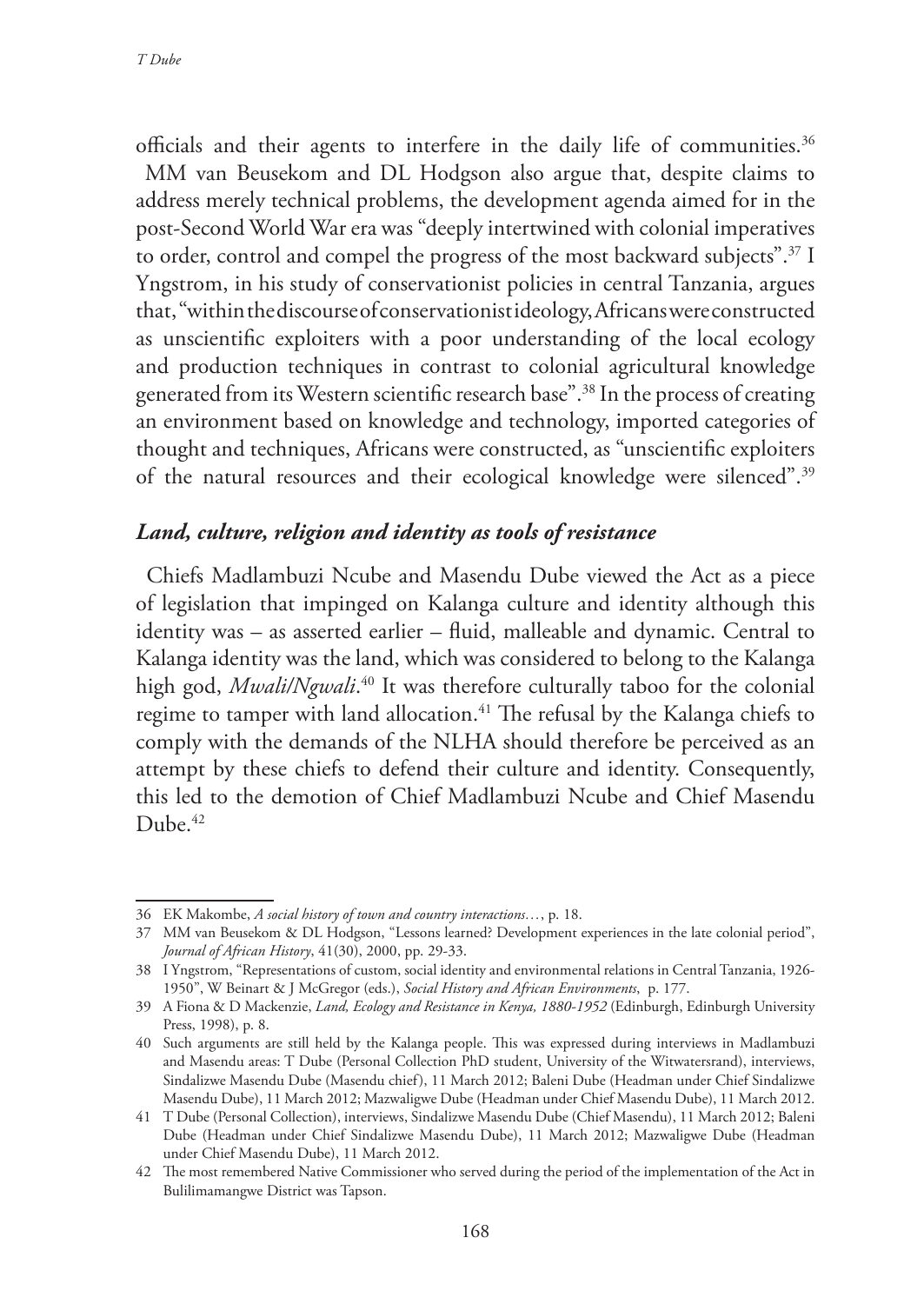The NLHA was implemented in most areas of Bulilimamangwe district around the early 1950s. To Kalanga chiefs such as Madlambuzi Ncube and Masendu Dube, the Act represented a serious affront to Kalanga traditional authority and identity as the chiefs' responsibility of being custodians of the

land was suddenly erased.<sup>43</sup> The very idea of moving people who had lived on the land for a long time was deeply opposed by these Kalanga chiefs who argued that land actually belonged to the Kalanga god Ndzimu/ *Mwali* or *Ngwali*, and not to the colonial rulers.<sup>44</sup> For example, Chief Masendu Dube stated that the people lived by farming large fields because *Ndzimu* (*Mwali*) chose what he wanted from his people.45 They justified their resistance to the Act on the grounds that it was also against Kalanga culture. The farming of large fields can also be linked to socio-economic demands as most rural inhabitants survive on subsistence farming. Therefore, besides ethnicity, these Kalanga chiefs resisted the NLHA because of economic considerations as well. They were opposed to the Act because it undermined their livelihoods. Acts of resistance were also common in most areas of Zimbabwe such as in Chiweshe among others.46

As opposition to the Act grew, old Kalanga songs were also used as a form of cultural resistance against agricultural demonstrators who came to the area.47 In particular, the song *Kubukalanga ndiko kanyi kwedu* (Kalanga land is my home) expressed the Kalanga rootedness in Bulilimamangwe and their desire to uphold their customs and culture in the land of their forefathers. Although the song had its roots during the Ndebele incursions of the 1830s,<sup>48</sup> it became popular again in Madlambuzi and Masendu areas

<sup>43</sup> As indicated above, state agents such as LDO and Land Demonstrators were tasked with land allocation and distribution.

<sup>44</sup> The Mwali/Ndzimu/ Mlimo cult has been viewed as a Kalanga although its origins can be traced to the Venda. For more on the origins and ownership of the Mwali cult see, TO Ranger, "The meaning of 'Mwali', Rhodesian History", *The Journal of the Central African Historical Association*, 5, 1974, pp. 5-17; TO Ranger, *Voices from the rocks: Nature, culture and history in the Matopo Hills of Zimbabwe* (Harare, Baobab Books, 1999).

<sup>45</sup> Chief Masendu Dube alluded to this fact and his view was supported by many people form the area who argued that to date people still possess a number of fields because it is a custom of the Kalanga to plough large fields. T Dube (Personal Collection), interviews, Headman Mazwaligwa Dube (Headman under Chief Masendu Dube), 11 March 2012; Lindiwe Mdongo (Headman under Chief Sindalizwe Masendu Dube), 11 March 2012; Belinah Sibanda (villager), 10 March 2012; Jele Khupe (Kalanga Activist), 13 March 2012.

<sup>46</sup> LL Bessant, "Coercive development...", *The International Journal of African Historical Studies*, 25(1) 1992, pp. 39-65.

<sup>47</sup> Agricultural demonstrators worked under the supervision of LDO and were of African origin. They were also named abalimisi by the local people.

<sup>48</sup> In this article the Ndebele incursions refer specifically to a period when the Ndebele people raided and occupied the present day Kalanga areas in Bulilimamangwe.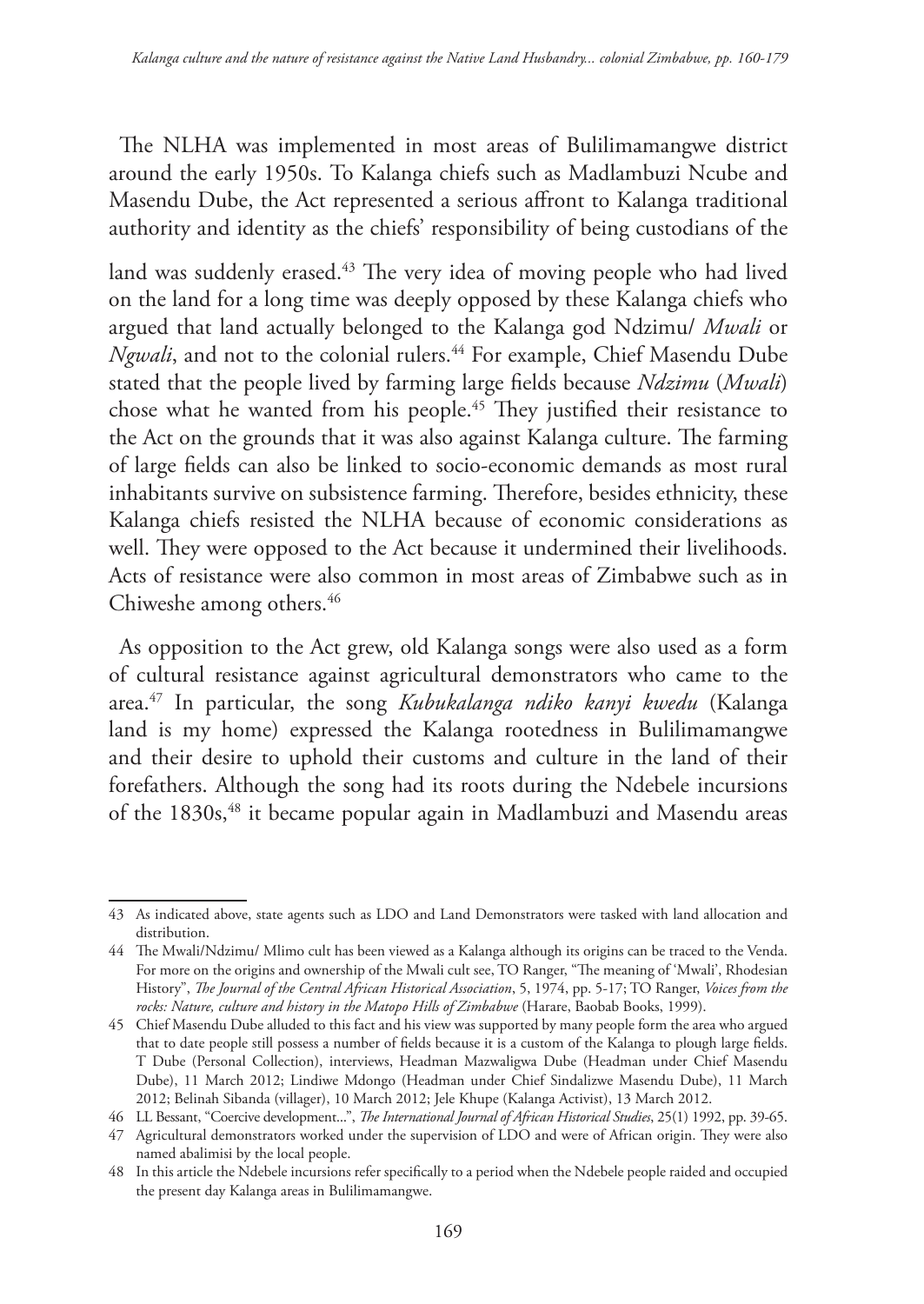where it was directed to both the colonial regime and the Ndebele people.<sup>49</sup> *KubuKalanga,* according to the Kalanga, does not necessarily refer to the buildings, but to the totality of Kalanga existence as an independent ethnic group.50 *Kubukalanga* was therefore perceived as a peaceful home where the Kalanga people could practice their own cultural practices and customs without being answerable to anyone. Singing in Kalanga was itself a form of cultural resistance as this can be perceived as an expression of the desire by the Kalanga to preserve their language and to articulate their belonging in their own language.

#### *Chief Madlambuzi Ncube and the reaction to the NLHA/Amagandiya at Mpimpila Reserve*

Chief Madzete Madlambuzi Ncube is well known to have been one of the first chiefs in Bulilimamangwe to resist the NLHA.<sup>51</sup> He is remembered for having refused the allocation of land by the Land Development Officers. Chief Madlambuzi Ncube said, "I will not allow the alien people to reduce the size of the land of my ancestors. We as Kalanga people refuse to be kept by other people. I as chief of the people have the right of allocating land to my people".52 Here the Kalanga chief was resisting the NLHA on the basis of Kalanga ownership of the land. Moreover, he viewed himself as the rightful person to allocate the land according to Kalanga customs concerning land allocation. The refusal to comply with the demands of the Act was based on the chief's appeal to Kalanga tradition over land. This was shared during the author's interviews, personal conversations with Nconyiwe Ncube, Headman Grey Bango, and Payaya Dube who argued that – even now – in Kalanga culture, the chief has the right to distribute land to the people.

Chief Madlambuzi Ncube also represented African people's view over land not only among the Kalanga but also in Shona and Ndebele world view. For instance, prior to the advent of colonial rule in Zimbabwe, the prevailing

<sup>49</sup> This was shared during the author's informal discussions with the informants interviewed in Masendu and Madlambuzi.

<sup>50</sup> The view was shared during my interviews with Kalanga people from various parts of the Bulilimamangwe district who adhere to Kalanga ethnic identification, T Dube (Personal Collection), interviews, Jele Khupe (Kalanga Activist), 13 March 2012, John Tshuma (Villager), December 2011; Lisa Dube (Villager), 20 June 2011; Manyangwa Dube (Chief Wosana), 13 March 2012; Gogo NakaKheni Moyo (Elder), 21 December 2011.

<sup>51</sup> NA, Harare, Land husbandry Act, Bulilimamangwe District; T Dube (Personal Collection), interviews, Baleni Dube (Headman under Chief Sindalizwe Masendu Dube), 11 March 2012; Tseyamu Ncube (Elder), 10 March 2012.

<sup>52</sup> T Dube (Personal Collection), interviews, Nconyiwe Ncube (the late chief's wife), 10 March 2012; Tseyamu Ncube (Elder), 10 March 2012.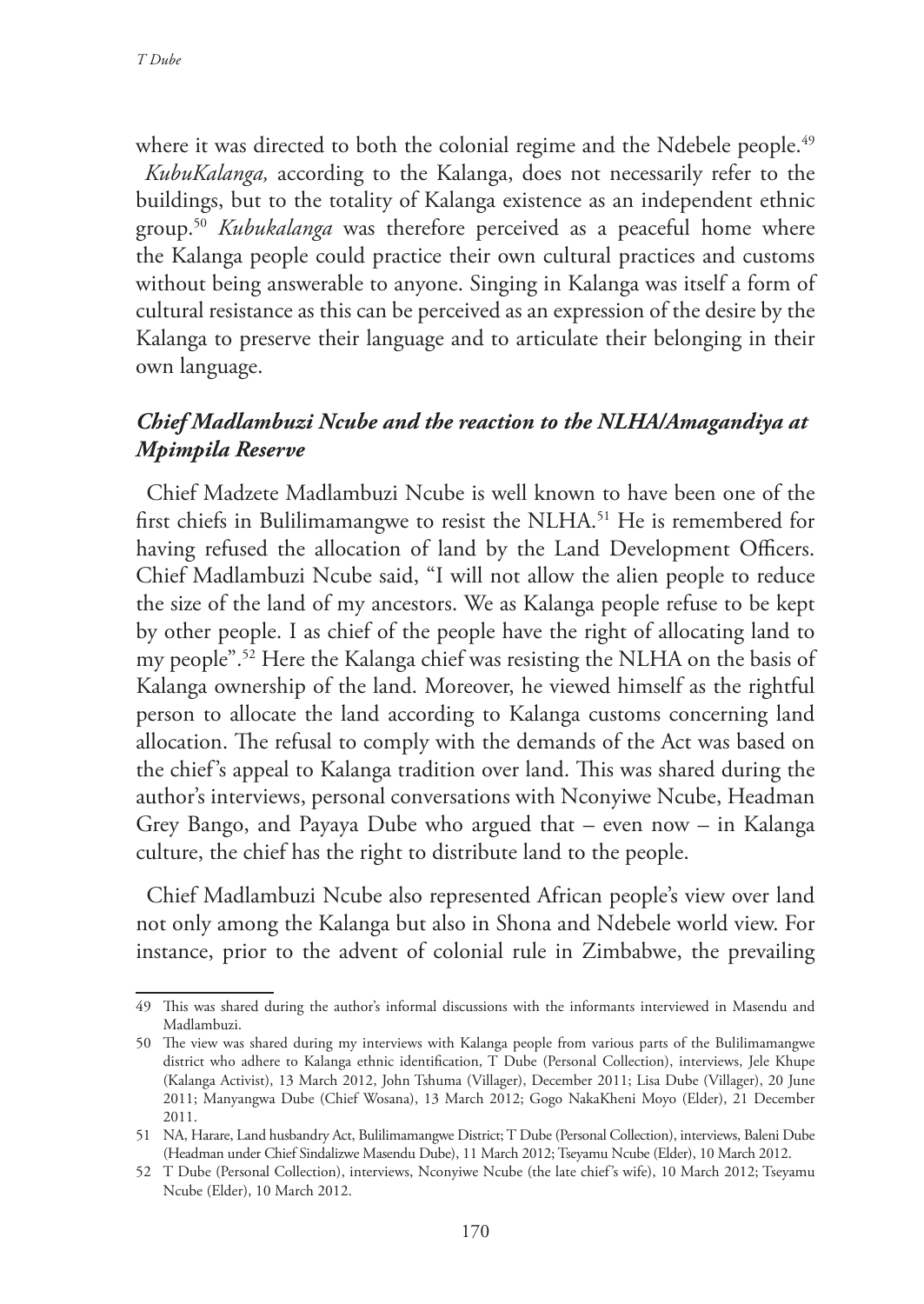African land tenure system vested land rights in a corporate group which had overriding rights over those of the individual. The king or chief served as the trustee who allocated land to newcomers and ensured that its use was in line

with the traditional land tenure formula.<sup>53</sup> Chiefs also acted as important intermediaries between their constituencies and the spiritual world. The traditional land tenure system accepted that land rights were inalienable. Land belonged to the living, to the unborn as well as to the dead.<sup>54</sup> Therefore, no member of a group could sell or transfer land to an outsider as land was considered a natural endowment. His resistance and refusal to comply with land allocation as stipulated in the Act was largely influenced by these views over land and the role of the chief as an intermediary between the Kalanga and the spiritual world.

Nconyiwe Ncube, the wife of the late Chief Madlambuzi said that when the LDO visited, Chief Madlambuzi Ncube was beaten up by his people who shouted "away with *amagandiya*".55 Commenting on this same incident, Elijah Ndebele, a Village Head noted: "We believed that by beating up the chief, *abalimisi* would be convinced that we the Kalanga of Madlambuzi did not want *amagandiya*".56 Chief Madlambuzi Ncube resisted the implementation of the NLHA not only in his area but also influenced the neighbouring Kalanga people to refuse *amagandiya.* One old man who is now settled at Madlambuzi related that he was initially staying in Gonde area and only settled in Madlambuzi during the *amagandiya* period. He said:<sup>57</sup>

I was staying in Gonde area when the NLHA was introduced. Chief Madlambuzi Ncube called me to settle in Madlambuzi because he was against the NLHA. We as Kalanga people united with our chief Madlambuzi and resisted the implementation of *amagandiya*.

Accordingly, this man was called to settle at Madlambuzi by the chief in order to escape destocking and *magandiya.* In this way, they believed that by

<sup>53</sup> A Cheater, "Africa: The ideology of 'communal' land tenure in Zimbabwe: Mythogenesis enacted?", *Journal of the International African Institute*, 60(2) 1990, pp. 188-206.

<sup>54</sup> M Chanock, *Law, custom and social order* (Cambridge, University Press, 1985); HV Moyana, *The political economy of land in Zimbabwe* (Gweru, Mambo Press, 1984); RH Palmer, "Aspects of Rhodesian land policy 1890-1936", CAHA Local Series 22, Salisbury: Central African Historical Association, 1968; C Bullock, *The Mashona* (Cape Town, Juta, 1928).

<sup>55</sup> The incident was recalled by many interviewees in Madlambuzi area who also participated during the incidence. T Dube (Personal Collection), interviews, Elijah Ndebele (Kraal Head), 18 March 2012; Grey Ndlovu (Headman under Chief Madlambuzi Ncube), 10 March 2012; Nconyiwe Ncube (Wife of the late Chief Madlambuzi), 10 March 2012; Payaya Dube (Elder), 10 March 2012; Pius Ncube (Villager), 10 March 2012.

<sup>56</sup> T Dube (Personal Collection), interview, Elijah Ndebele (Kraal Head), 18 March 2012.

<sup>57</sup> T Dube (Personal Collection), interview, Tseyamu Ncube (Villager), 10 March 2012.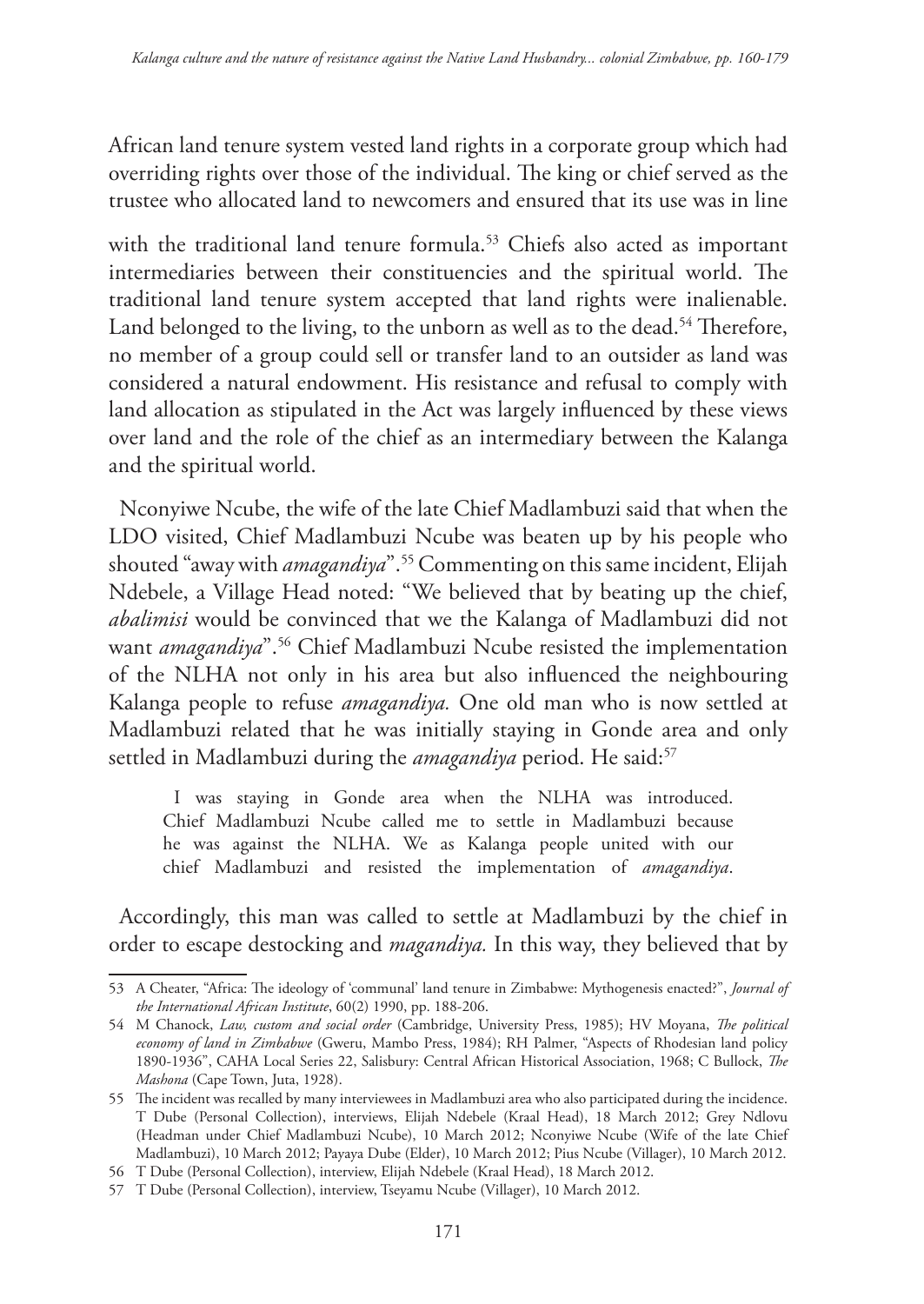uniting as Kalanga people they would be able to resist the colonial demands of the NLHA and also maintain their Kalanga identity. The Act was not implemented and Chief Madlambuzi Ncube was demoted in 1951 and replaced by Chief Mpini Ndiweni. The installing of Chief Mpini Ndiweni was in itself an imposition of a kind of cultural hegemony which sought to undermine Kalanga traditional leadership. Mpini Ndiweni was an Ndebele who were considered to be the late comers in Bulilimamangwe. It is therefore not surprising that Madlambuzi Ncube challenged the powers of Chief Mpini during this period. He is remembered for having refused to attend Chief Mpini's courts and also influenced his kraal heads to boycott Mpini's meetings. Despite Madlambuzi's deposition, the Kalanga continued to observe him as their chief. This was expressed in the 1965 Delineation Report which said:<sup>58</sup>

The arrangement to replace Madzete with Mpini has proved to be incompatible with the requirements of the Madlambuzi people and tribal custom. The people are unable to see how the Government could completely abolish the chieftainship and impose a "foreign chief" rather than install the heir Madzete.

After he assumed the headman's position, Madlambuzi was not paid for his duties and he ended up seeking refuge in Botswana.<sup>59</sup> The above serves to show that resistance to the Act especially in the Bulilimamangwe district aroused ethnic solidarity among the Kalanga people.

## *Chief Masendu Dube and the reaction to the NLHA/Amagandiya at Mpimpila Reserve*

The cultural resistance also characterised the resistance to the implementation of the NLHA in the Nata Reserve under Chief Masendu Dube. The forms of cultural resistance were largely shaped by Kalanga world view on land, cattle possession, religion and chieftainship. The period of the implementation of the NLHA is best remembered as "the time of Sandlana" (Grispan), a Land Development Officer from the Plumtree District Offices who was in charge of the implementation of the Act in the northern parts of Bulilimamangwe district. He was nick-named Sandlana because his left hand was shorter than his right hand. In 1951, Sandlana erected a fence

<sup>58</sup> NA, Harare, Reference S2929/6/2: Delineation Report Bulilimamangwe District, 1965.

<sup>59</sup> T Dube (Personal Collection), interview, Elijah Ndebele (Kraal Head), 18 March 2012. Interviewees from Madlambuzi area also argued that Madlambuzi fled to Botswana after failing to comply with the demands of the NLHA, T Dube (Personal Collection), interview, Nconyiwe Ncube (Wife of the late Chief Madlambuzi), 10 March 2012; Belinah Sibanda (Villager), 10 March 2012; Grey Ndlovu (Headman under Chief Madlambuzi Ncube), 10 March 2012.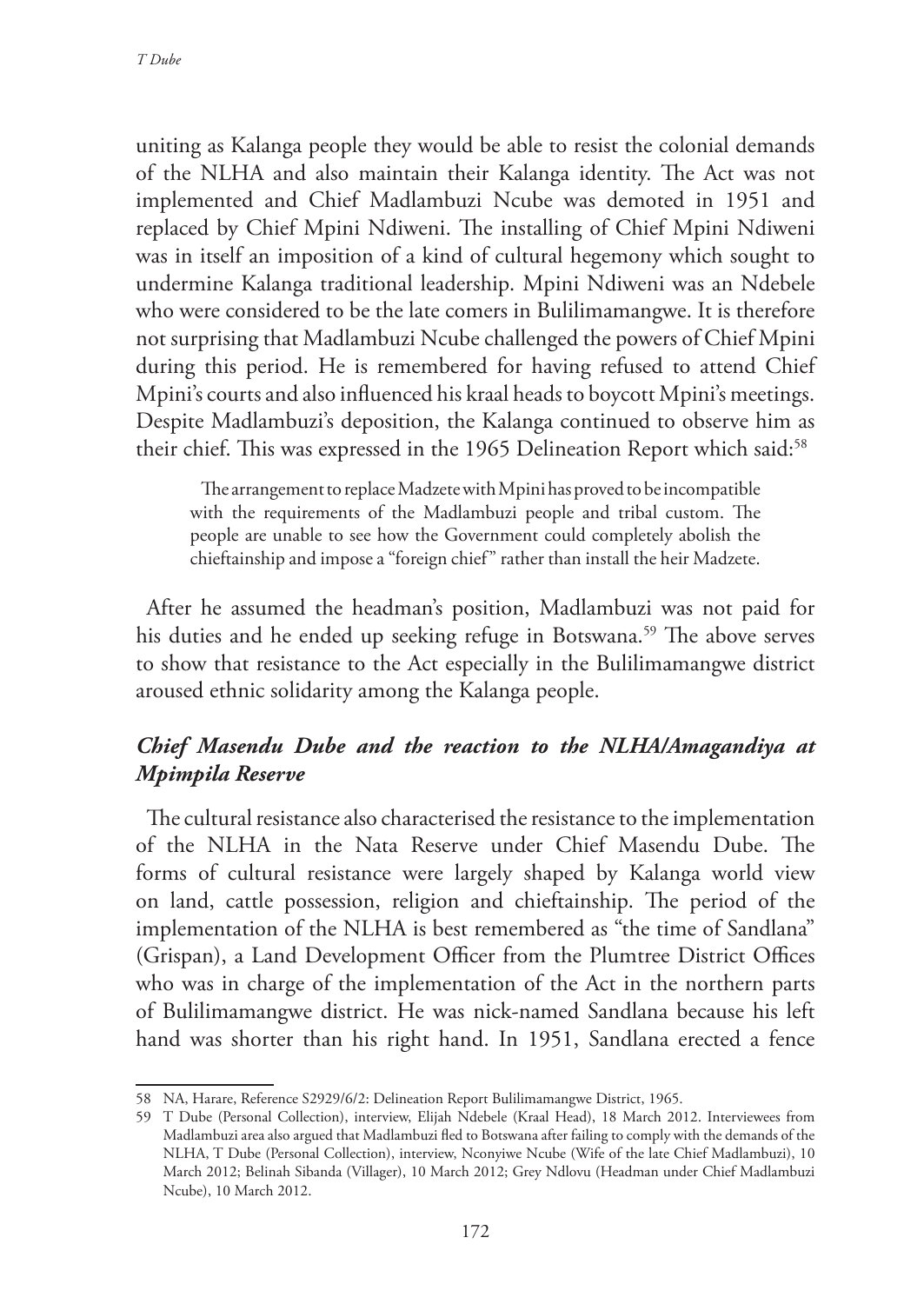in the area that had been used by Masendu people as a grazing area for their cattle. The fence stretched from Tokwana to Mabhongwane passing through Masendu. This was done as part of the demands of the NLHA. Chief Masendu Dube and his people however continued grazing their cattle freely as they had done before and refused to conform to the demands of the colonial official over the land of their ancestors. The chief himself cut the fence, a veritable demonstration of his utter aversion to the NLHA.<sup>60</sup> One can argue that the cutting of the fence was an act to demonstrate Kalanga rootedness and ownership of the land in the area. The chief saw himself as the custodian of the land and hence this informed his aversion to the erection of the fence. He also got support from his subjects who continued to graze their cattle in the restricted grazing land. The Kalanga people's support to their chief was reiterated by Headman Mazwaligwe Dube who said:<sup>61</sup>

I remember in the days of colonial rule when Chief Masendu Dube cut Sandlana's fence and allowed the people to graze their cattle across Tekwane River, we listened to our chief and supported him during the difficult days of Sandlana.

The refusal to comply with the Act also took the form of violence where Sandlana was beaten up by old women at the dipping tank after being accused of forcing the people to destock. Cattle were usually confiscated at the dip tank. The dip attendant would just tell a person that he was forced to sell his cattle because they had been termed *mangweni*, literally meaning the cow had to be sold.62 According to Zenzo Herbert Nkomo, a resident of Madlambuzi, "if one's cattle were marked *mangweni*, they were supposed to be sold to the whites at meagre prices".<sup>63</sup> If a cow had a calf, that calf would not be paid for as it was argued that it was accompanying its mother and could not be sold separately. As retaliation to the Act, the Kalanga would not send their cattle to the dip-tank where they were highly likely to be confiscated. In addition, destocking also tempered with Kalanga customs on inheritance. In line with this, the minutes of Bulilimamangwe Council stated, "Without our cattle we feel there is no security and we would have no inheritance to hand on to our children".64

<sup>60</sup> T Dube (Personal Collection), interview, Sindalizwe Masendu Dube (Chief), 11 March 2012.

<sup>61</sup> T Dube (Personal Collection), interview, Mazwaligwe Dube (Headman under Chief Masendu Dube), 11 March 2012.

<sup>62</sup> This was shared during the interviews with Sindalizwe Dube (Chief), 11 March 2012, and headman Mazwaligwe Dube (Headman under Chief Masendu Dube), 11 March 2012.

<sup>63</sup> T Dube (Personal Collection), interview, Zenzo Herbert Nkomo (Elder), 10 March 2012.

<sup>64</sup> NA, Harare, Reference S2793/4: Minutes of Bulilimamangwe Nata Council meeting, 1967.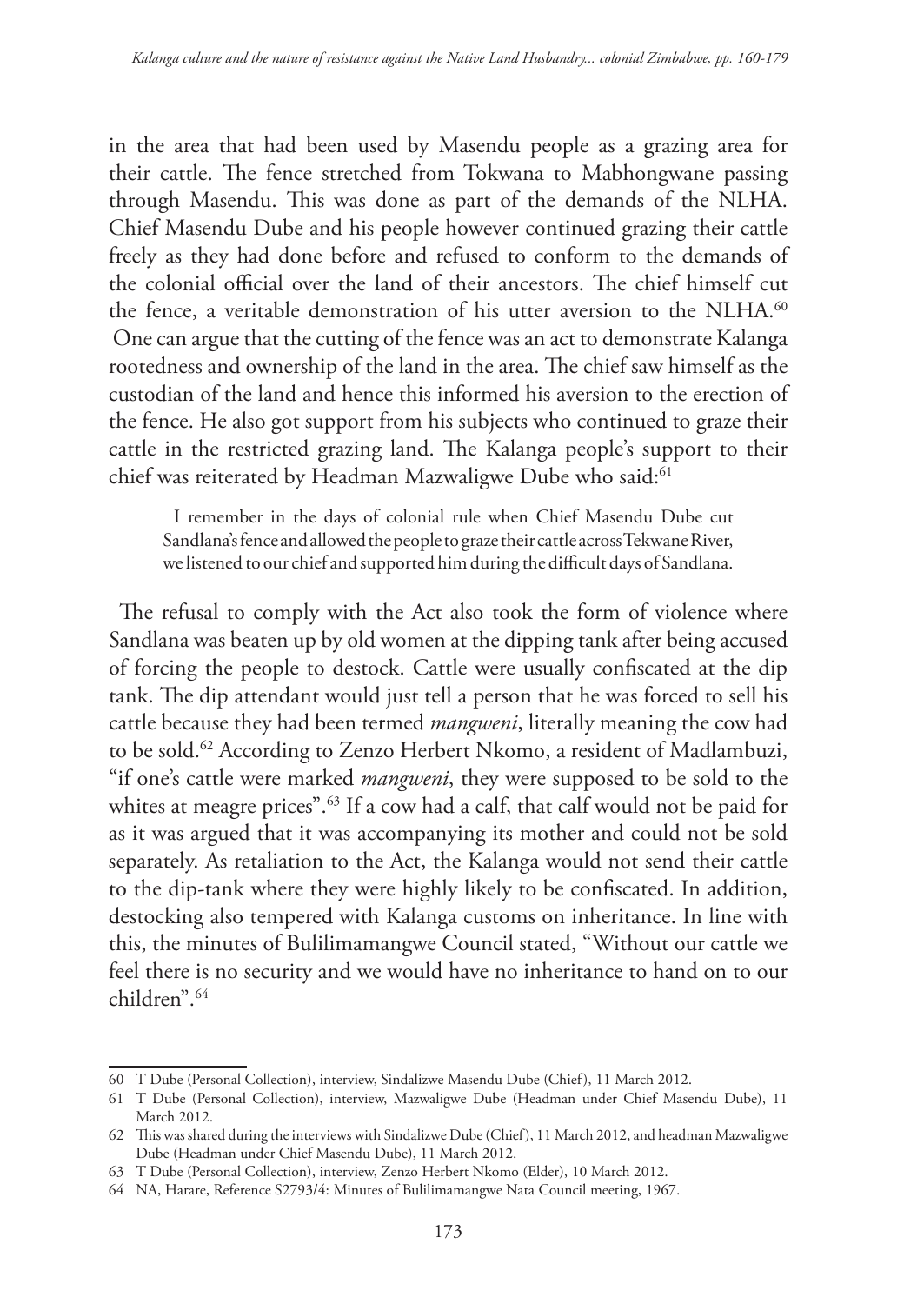Although the defence of Kalanga culture and identity was a driving force behind the Masendu people's resistance to dip-tanks, similar developments were recorded in regard to dipping in other parts of the country such as Umtali Veterinary District, Makoni District and that resistance to dipping had started in the Tandi, Weya, Chikore, Chiduku and Makoni Tribal Trust Lands.<sup>65</sup> The dip-tanks, now perceived to be centers of exploitation, became targets of the people's wrath. Many were thus destroyed in the process. They had become centres of exploitation as cattle were confiscated by dip tank attendants, with the cattle owners given a meagre price for their livestock. The Masendu dip tank was also one of the dip tanks that suffered in the 1950s.

The dip-tank attendants at Masendu Dip-tank also found themselves at the receiving end of the local people's rage. Anger directed at the exploitative nature of the provisions of the NLHA was demonstrated by both men and women. According to Chief Sindalizwe Masendu Dube, women played a pivotal role during the NLHA.<sup>66</sup> One can argue that the response by women was driven by their desire to preserve their culture as they viewed cattle as a symbol of wealth amongst the Kalanga. Moreover the frontal attacks also contribute to the way in which violence was used by the "weak" to challenge hegemony.

Besides being a source of livelihood, cattle were an important existential aspect of the Kalanga. First and foremost, it was believed that cattle belonged to *Ndzimu,* Kalanga ancestral spirits. This was demonstrated by the presence of a black bull in most Kalanga families. The bull represented the Kalanga ancestors; hence the bull was called *basekulu*, which means ancestors. Most Kalanga informants argued that there are many Kalanga families who still keep the black bull despite the encroachment and influence of Christianity. The view was also shared by the Ndebele in Bulilimamangwe such as Qedisani Dube-Ndiweni and Chief Ndife Ndiweni who argued that the "pure" Kalanga are identified by the keeping of the black bull.<sup>67</sup> Nonetheless, this custom of keeping the black bull is not documented in scholarly writings. In some areas, it was reported that the dip attendants would even confiscate the black bull. As the bull symbolised the Kalanga's beliefs and practices, its confiscation by the colonial authorities was challenged through boycotting dip tanks where this bull could be confiscated. The confiscation of the bull thus presented a

<sup>65</sup> W Mwatwara, "A history of state veterinary services and African livestock regimes in colonial Zimbabwe …" (PhD, Stellenbosch University, 2014), p. 221.

<sup>66</sup> T Dube (Personal Collection), interview, Sindalizwe Masendu Dube (Chief Masendu), 11 March 2012.

<sup>67</sup> T Dube (Personal Collection), interviews, Allen Bhidi Moyo (Villager), 10 April 2012; Manyangwa Dube (Chief Wosana), 13 March 2012.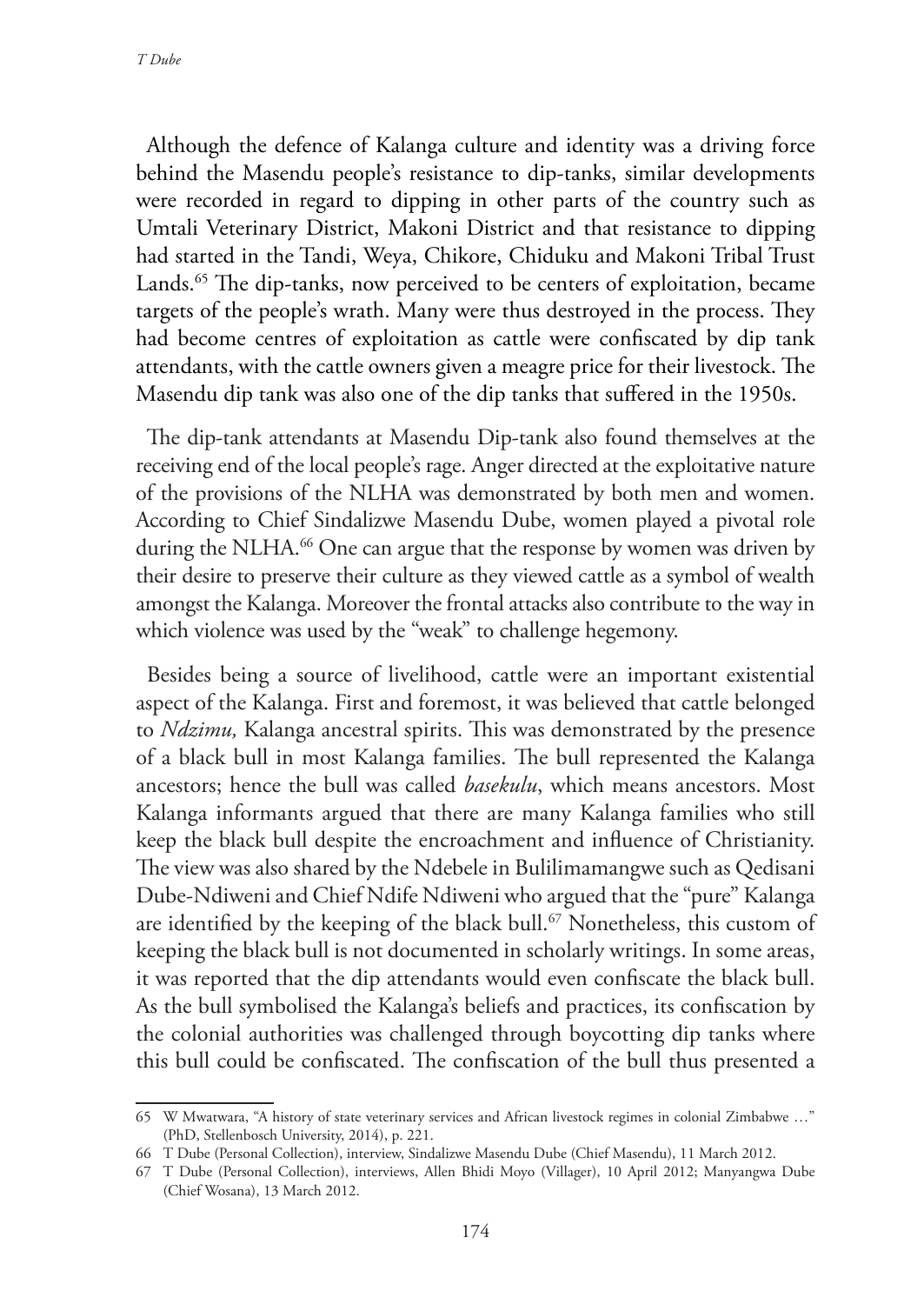serious affront to Kalanga customs and identity, which the Kalanga resisted. Furthermore, cattle were also slaughtered for ritual purposes and oblations for *Mwali*/*Ngwali*. The reduction in the number of cattle therefore meant that it was going to be difficult for the Kalanga to appease their ancestor through slaughtering cattle. In this way, destocking under the NLHA impinged on Kalanga culture and identity.

Land allocation according to the demands of the Act was also seriously challenged by Chief Masendu Dube who also influenced his headman, Baleni Dube of Muke village to oppose the implementation of the NLHA. Accordingly, the LDOs re-allocated land that had previously belonged to people of Muke village. Headman Baleni refused to be re-allocated the land and argued that his ancestors had been farming on the land for a long time, so he declared that he was not going anywhere.<sup>68</sup> Baleni said, "I refused to be re-allocated my own piece of land which I got from my ancestors. It was against Kalanga culture".69 He continued ploughing on his piece of land and when the Land Development officers came to arrest him he said, "I will go to jail but my children will harvest my crops and I will continue ploughing when I come back". The LDOs never arrested him and he continued farming on his piece of land. While it cannot be doubted that the reduction of land under the NLHA posed a challenge to peoples' livelihood, it is important to stress here how the Kalanga in particular viewed it as cultural hegemony. They refused to comply with the Act in order to preserve their customs on land allocation and the role of the chief as a custodian of the land.

## *Freedom ploughing as a form of cultural resistance and the end of Magandiya in Nata and Mpimbila Reserves*

By 1960, most people in Bulilimamangwe district had abandoned the states' technocratic policies and began to farm in the manner that appealed to them, known as *kurima madiro* (or "freedom ploughing"). It is important to stress that in Mpimpila and Nata reserves, freedom ploughing demonstrated the refusal by the Kalanga chiefs and their subjects to abide by the new farming norms imposed by the state. It can be argued that in these reserves, land and chieftainship played a pivotal role in resisting the land allocation patterns as stipulated in the NLHA. Mwatwara argues that freedom ploughing was

<sup>68</sup> T Dube (Personal Collection), interview, Baleni Dube (Headman under Chief Sindalizwe Masendu Dube), 11 March 2012.

<sup>69</sup> T Dube (Personal Collection), interview, Baleni Dube Baleni Dube (Headman under Chief Sindalizwe Masendu Dube), 11 March 2012.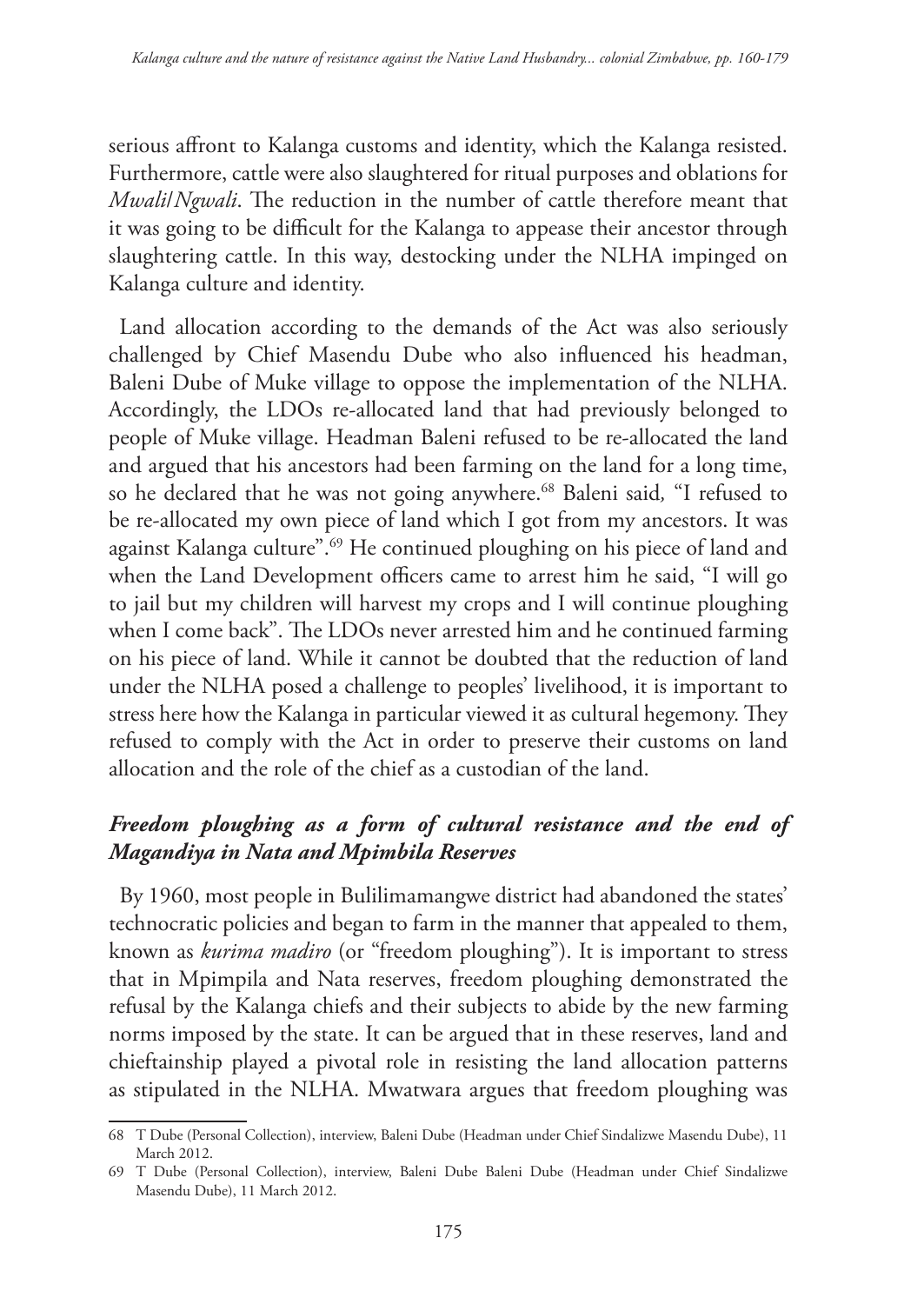an ideology of individual freedom to counter technocratic intervention characterised by the indiscriminate opening up of new lands by individuals and households.70 Nyambara also states that in Gokwe Reserve, Africans referred to freedom farming as *madiro aNkomo* (Nkomo's freedom), the leader of Zimbabwe African People's Union (ZAPU) who encouraged Africans to protest against the colonial state by embarking on freedom farming, which literally meant ploughing in disregard to NLHA allocations and regulations, locally referred.<sup>71</sup>

Nonetheless, freedom farming was not unique to Bulilimamangwe. Drinkwater observes the same in his study of land use in the Midlands region.72 As has been indicated above, although, freedom farming was a way of resisting the demands of the NLHA, in Bulilimamangwe, freedom farming was embedded in Kalanga customs on land use. According to the Kalanga, the land belonged to their high God and was kept by the chiefs. Therefore denying the Kalanga access to their ancestral land was considered to be undermining *Mwali*, the epitome of Kalanga identity, hence a threat to Kalanga culture and identity. Freedom ploughing therefore was meant to demonstrate that the Kalanga were ready to defend that culture and religion through farming without any limitation in the land of their ancestors. In this way, Kalanga chiefs and their subjects saw freedom farming as a way of preserving their Kalanga identity. For example, the resistance offered by Madlambuzi and Masendu demonstrated that they also wanted to defend their culture. The Chief Native Commissioner (CNC) observed that the Masendu and Madlambuzi people were ploughing all over the place disregarding allocated land.73 Interviewees from both Masendu and Madlambuzi areas argued that they continued farming on their pieces of land and disregarded the demands of the Act in defence of Kalanga culture and identity.<sup>74</sup>

<sup>70</sup> W Mwatwara, *A history of state veterinary services and African livestock regimes in colonial Zimbabwe …*, p. 218.

<sup>71</sup> PS Nyambara, "Immigrants, traditional leaders and the Rhodesian state: The power of 'communal' land tenure and the politics of land acquisition in Gokwe, Zimbabwe, 1963-1979", *Journal of Southern African Studies*, 27(4) 2001, p. 782.

<sup>72</sup> M Drinkwater, "Technical development and peasant impoverishment: Land use policy in Zimbabwe's Midlands Province", *Journal of Southern African Studies*, 15(2), 1989, pp. 287-305; PS Nyambara, ''Immigrants, traditional leaders and …", *Journal of Southern African Studies*, 27(4) 2001, p. 782.

<sup>73</sup> NA, Harare, Reference S2808/1/7: The land Husbandry Act, Bulilimamangwe, 1956.

<sup>74</sup> The view was shared during my interviews in Masendu and Madlambuzi areas, T Dube (Personal Collection), interview Mazwaligwe Dube, Masendu, 11 March 2012, Chief Sindalizwe Masendu Dube, Masendu, 11 March 2012; Headman Mazwaligwe Dube, Masendu area, 11 March 2012, Zenzo Herbert Nkomo (Elder), 10 March 2012; Payaya Dube (Elder), 10 March 2012; Pius Ncube (Villager), 10 March 2012.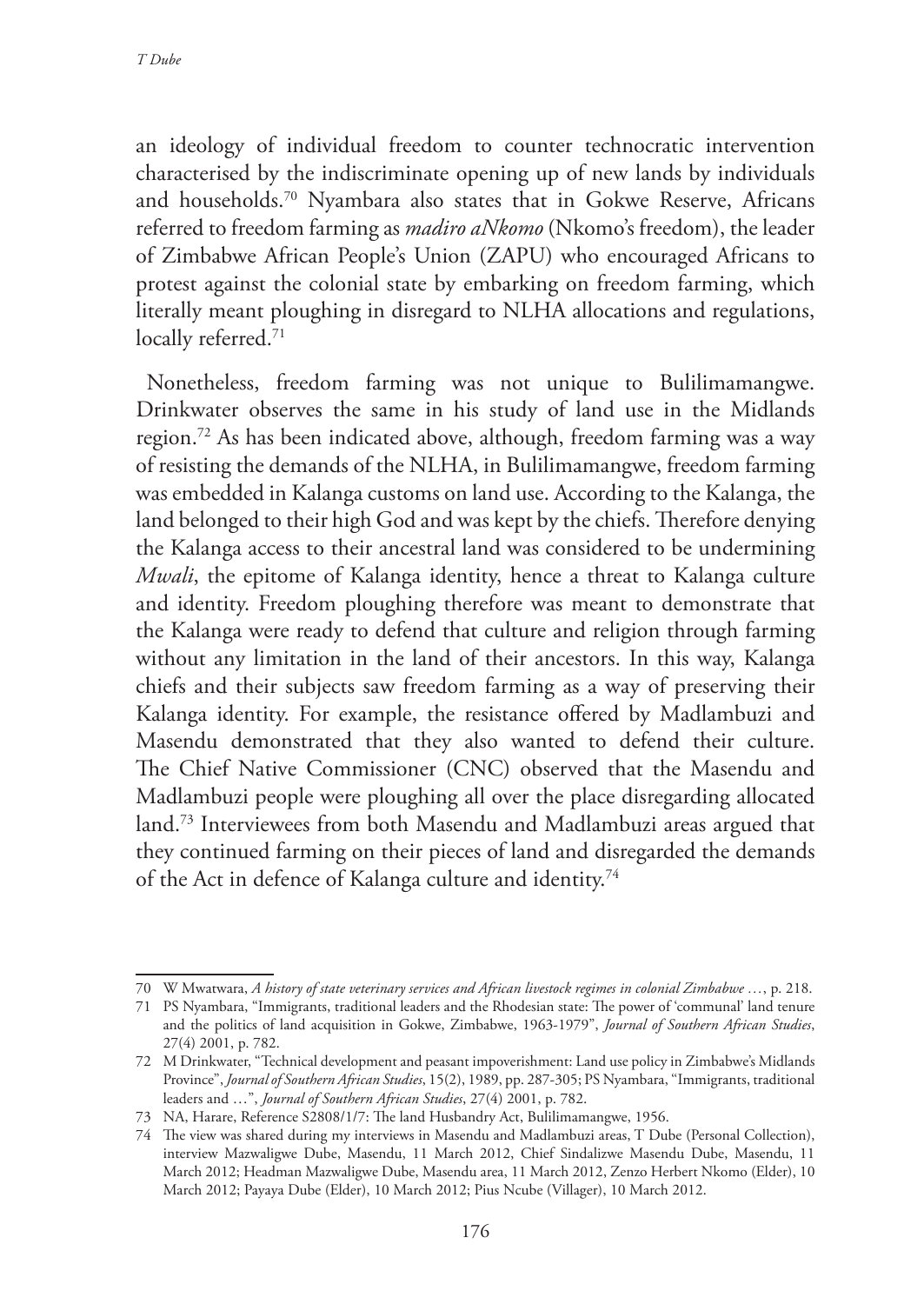Moreover, migrant workers working in Johannesburg also defied the prescribed technocratic farming policies by indulging in ploughing on the unallocated lands when they returned to their homes. It was also reported that in Nata West Reserve "hundreds" of people were cultivating illegally all over the place. Efforts to punish the "illegal cultivators" proved fruitless. For example, it was reported that in 1960, the people at Nata East Reserve refused the individual allocation and the chief expressed in a meeting that the cultivators would return to the old system of tribal allocation. Some people even preferred to be imprisoned rather than complying with the demands of the NLHA. In 1961, between 50 and 100 people from Bulilimamangwe North (mostly areas under Chief Madlambuzi Ncube and Masendu Dube) were prosecuted for rebelling against the NLHA.75 Those prosecuted mainly ranged from those that were ploughing outside the beacons, ploughing grass strips, to those people from Johannesburg who ploughed unallocated land.76*The Daily News* also reported the growing unrest and dissatisfaction in the rural areas over the NLHA. According to *The Daily News'* recommendations, a serious attempt was to be made to bring satisfaction to the rural people.<sup>77</sup>

Besides the problem of the resistant Kalanga chiefs, the government had also to deal with the corruption of LDOs as well as those said to possess land rights at their homes and the areas in which they worked. In this case LDOs used their roles to their advantage as they further robbed the Africans off their land. These complaints were raised by the Kalanga who seemed aggrieved that the land of their ancestors was being allocated to "foreigners". It can therefore be argued that more than anything else, freedom ploughing demonstrated the government's failure to succeed in subjugating the Kalanga on the basic level of imposing new agrarian lifeways. It is significant, in this regard, how the Kalanga used the word "foreigner" strategically in order to assert their agrarian autochthony at a time when the government sought to undermine them. Above all, these were forms of cultural resistance effectively deployed by the Kalanga communities in Nata and Mpimbila reserves. As a result, the colonial state failed to implement the NLHA in areas such as those under Chief Madlambuzi Ncube and Masendu Dube's jurisdiction.78 Both Chiefs worked hand in glove with their people to resist land allocation. Their

<sup>75</sup> NA, Harare, Reference S2808/1/7: The land Husbandry Act, Bulilimamangwe, 1956.

<sup>76</sup> *The Daily News*, 30 March 1961, p. 5. The Act was meant to stabilise the rural population to put an end to labour migration. On the other hand, migrant labourers totally objected to being deprived of their rural base and security, which was the land.

<sup>77</sup> *The Daily News*, 30 March 1961, p. 5.

<sup>78</sup> NA, Harare, Reference S2929/6/2: Delineation Report Bulilimamangwe District, 1965.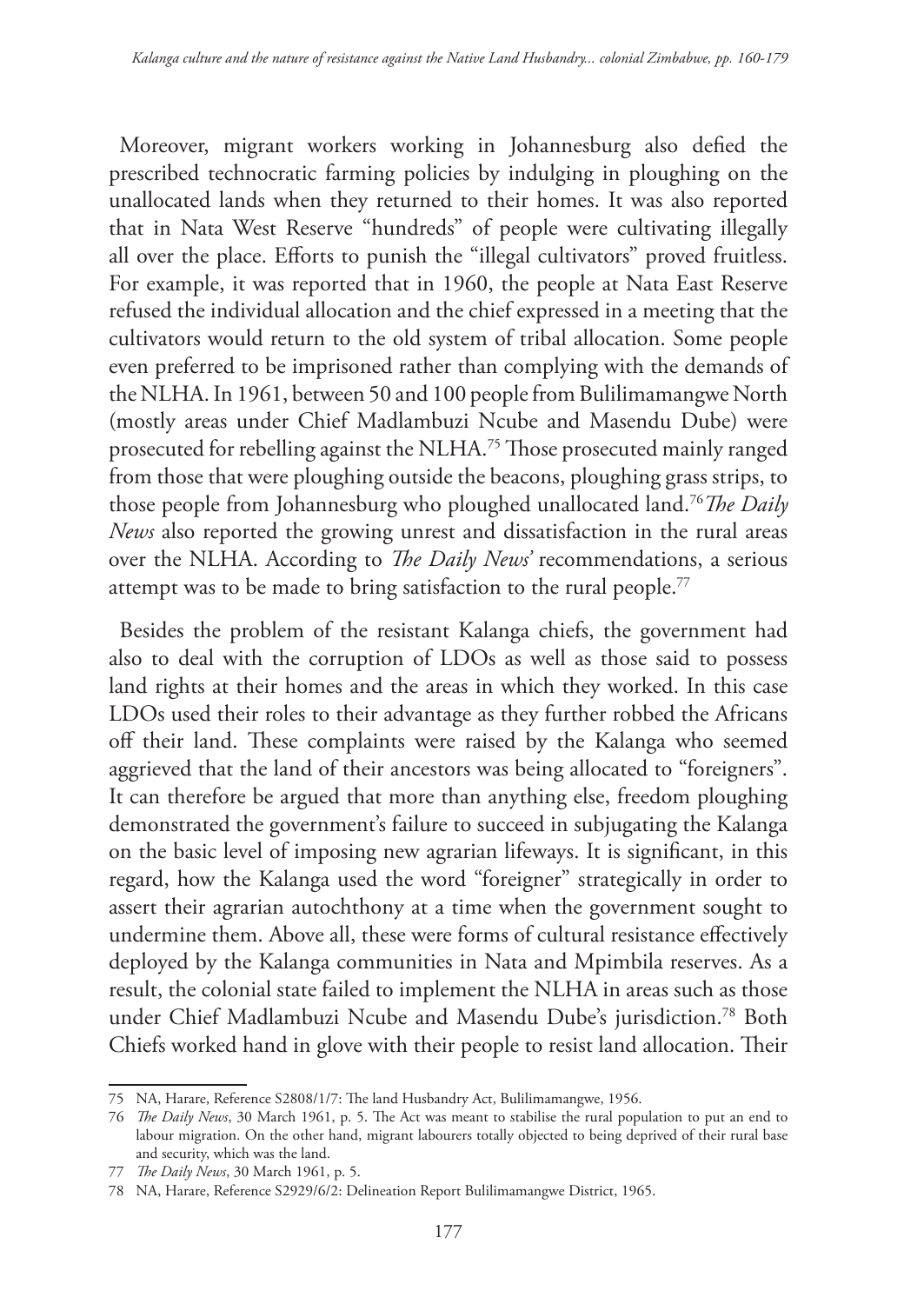resistance to the Act was as much about defending Kalanga land and Kalanga chieftainship as it was about the assertion and articulation of Kalanga identity.

#### **Conclusion**

Although the implementation of the Native Land Husbandry Act was resisted in most parts of Zimbabwe, the resistance to this Act by Chiefs Madlambuzi Ncube and Masendu Dube took a different form and can be viewed as cultural resistance that sought to challenge colonial hegemonic policies by asserting Kalanga rootedness in Bulilimamangwe District. The article has shown that the forms of cultural resistance drew upon Kalanga identity, land, chieftainship and the centrality of *Ngwali*/*Mwali* religion. The deposition of the two chiefs following their resistance to implement the Act and the installation of an Ndebele chief, Mpini Ndiweni strengthened the ethnic identity of the two chiefs and their subjects who unequivocally refused to accept Chief Mpini Ndiweni in their communities. In offering a new inflection on established literature, the article complicated the analysis of resistance to the NLHA by deploying the concept of cultural resistance which was driven by the two chiefs and their subjects. Above all, the case of Chief Madlambuzi Ncube and Chief Masendu Dube specifically departs from the analyses which privilege the colonial rulers as significantly shaping and promoting ethnic identities in Zimbabwe.

### **Appendix 1**

The Ndiweni chieftainship



Source: Author, 15 January 2014.